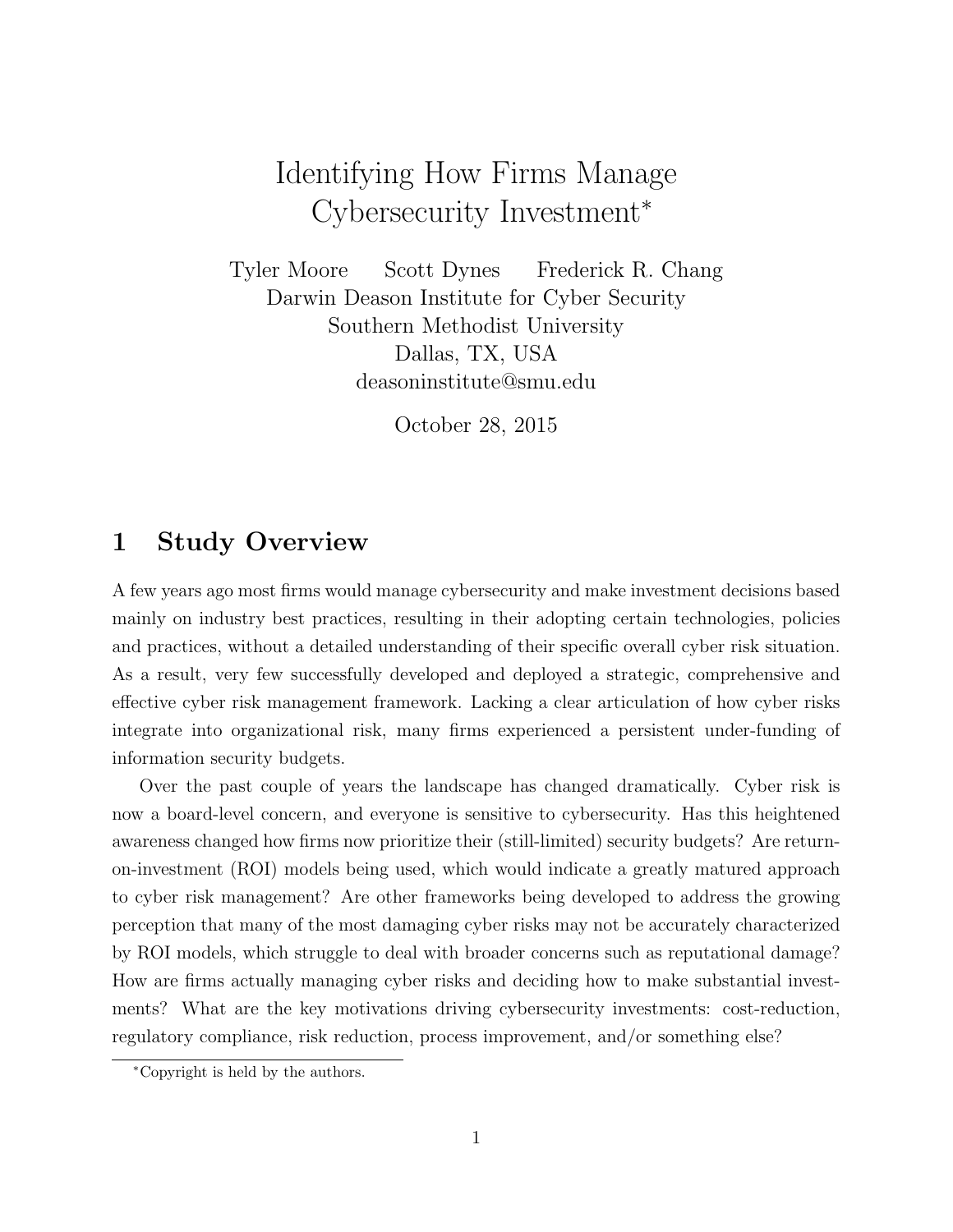This is a report on a set of semi-structured interviews with information security executives and managers at a variety of firms. Section 2 details the methodology, and the subsequent sections present the key findings. Section 3 describes how organizations are supported in terms of budget and by senior management, along with how that has changed. Section 4 examines how cybersecurity investment decisions are made, including how organizations prioritize, using metrics and especially frameworks. Section 5 examines the suitability of information decision makers have in managing risk and selecting vendors for security controls. Section 6 compares findings across different sectors, while Section 7 examines the unique circumstances facing government CISOs. Section 8 discusses three cases of "CISO Mavericks" whose approach differs significantly from the rest. Finally, we conclude in Section 9.

### 2 Methodology

### 2.1 Survey population

We recruited a total of 40 executives for this study; the great majority of the interviewees were CISOs, with a handful of CIOs and other roles. We selected participants primarily from large firms across four industries: healthcare (5 firms), financial (8), retail (8) and government (11). The remainder came from other sectors, such as energy, automotive and higher education. 31 participants came from US organizations, with the remainder international.

Participants were recruited by a variety of means. IBM identified the majority of participants, passing along contact information for us to reach out directly.

### 2.2 Semi-structured interview approach

We carried out the interviews using a semi-structured approach. We aimed to cover each of the study questions in every interview; these questions would serve as a launching point for follow-on questions in a conversation with the subjects.

Interviews were conducted either in person or via phone with one or two researchers<sup>1</sup>. Interviews lasted from 30 minutes to 1 hour. At the start of each interview we asked interviewees to sign a consent form, which made clear that the interview was confidential, that any results from the interview would be presented in an anonymous fashion, not mentioning the interviewee or their firm, and that the interviewee could choose to not answer any question or terminate the interview at any time. During the interview, efforts were made to build a

<sup>&</sup>lt;sup>1</sup>The research methodology has been reviewed and approved by SMU's human subjects division as IRB 2014-130-MOOT.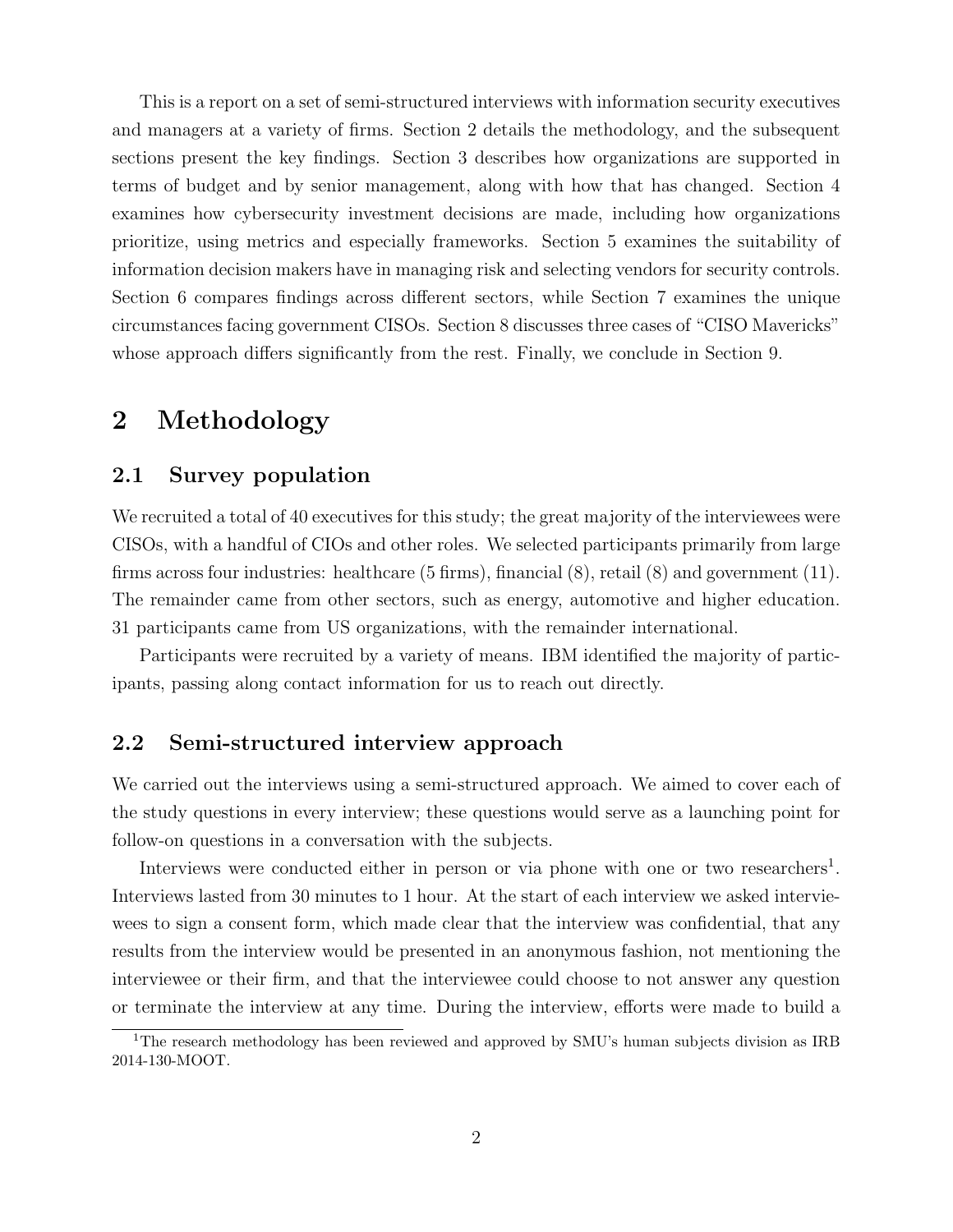high degree of trust with the interviewee(s), based in part on the interviewers' and subject's shared expertise in cybersecurity.

Questions were broken down into three broad categories: grounding questions, macrolevel, and micro-level questions. The grounding questions were designed to elicit information about the subject's background and role within the organization. Macro-level questions focused on how threats were identified, managed and prioritized in general. We also inquired about the degree of support from management, how that has changed, and the use of metrics in guiding investment decisions. Micro-level questions focused on the experience of a recent large cybersecurity investment project. We asked about the decision-making process, their satisfaction with available information, and any link to the metrics used in prioritizing threats. The full list of questions is given in the Appendix.

The advantage of a semi-structured interview methodology is that it enables the researchers to glean detailed contextual information that would not be possible using a structured survey instrument. It does not presuppose what the answers to questions should be, which enables us to uncover new and unexpected findings. It also enables us to get a deep understanding of how each interview subject approaches the highly complex challenge of securing a large organization.

The disadvantage of the semi-structured interview methodology is that the contextual findings we report do not generalize to the profession as a whole. Even though we interviewed a large number of executives across many sectors, the unstructured portions of the interviews were so personalized that our findings must be interpreted as exploratory in nature.

On balance, we believe the semi-structured interview approach is the most appropriate instrument for studying these complex issues. We hope that many of the findings we report can be corroborated with other methods, such as by carrying out more structured interview questions informed by the preliminary findings given here.

Note that the respondent opinions presented here do not necessarily reflect the opinions of the study authors or the study sponsor, IBM. Our objective is to relay as accurately as possible the statements of the interview subjects.

### 3 Organizational Support for Cybersecurity

#### 3.1 Support from upper-level management

Broadly, senior-level management and company boards are supportive or very supportive of cybersecurity efforts. 81% of subjects reported that their upper-level management is supportive of their activities. 85% reported that the level of support has been increasing,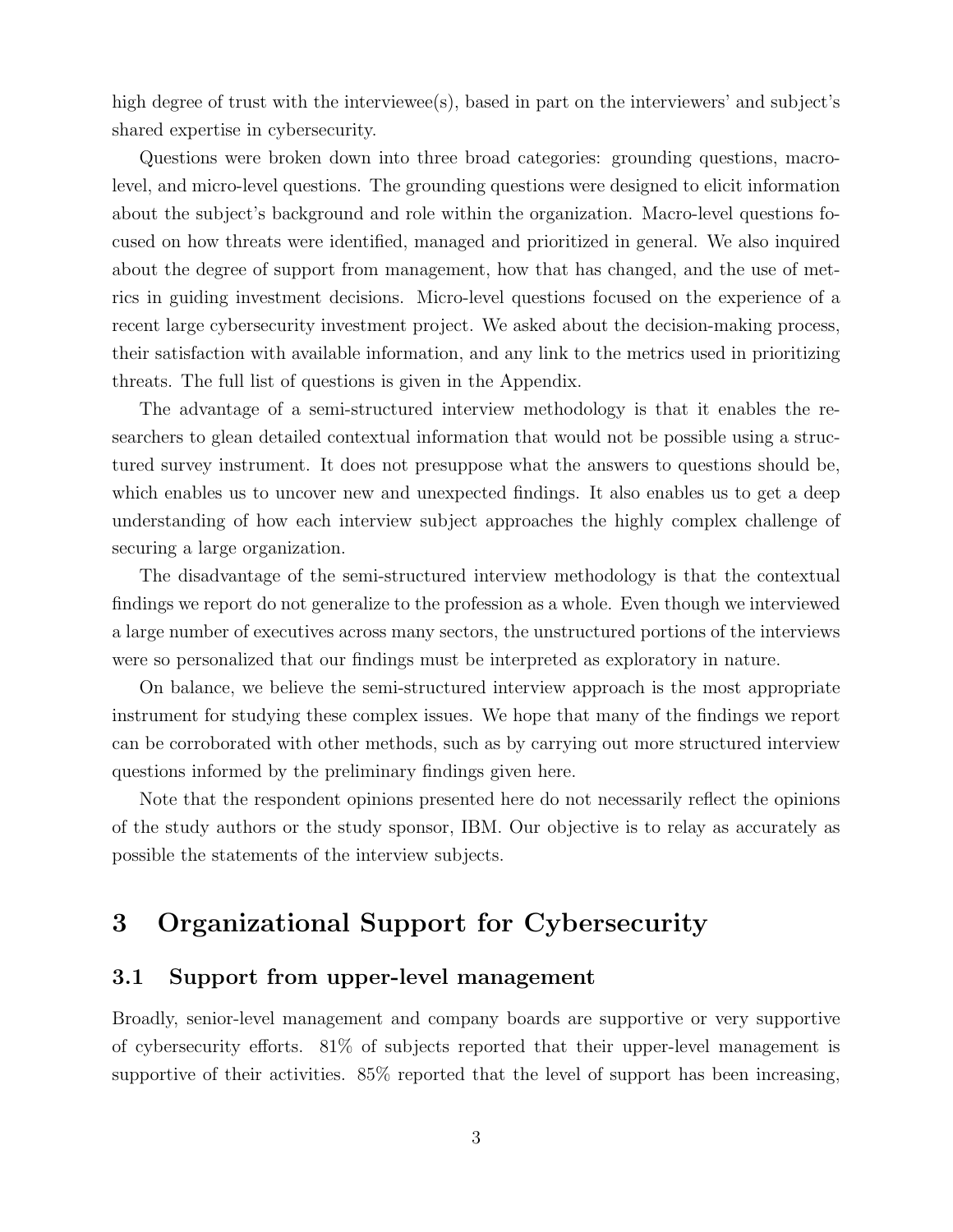with the remainder saying that support has remained unchanged. No one said that the amount of support they are receiving with respect to cybersecurity is decreasing.

When asked why there was such a high level of support, most interviewees mentioned recent breaches that have been heavily covered in the news – the Anthem breach was brought up many times, as it was the latest breach in the news when most of the interviews were conducted. While breaches have sensitized senior management to the need for improved cybersecurity in the past, the recent breaches have for some reason been attributed as a tipping point for high-level support from the great majority of non-government firms interviewed.

One CISO characterized the situation as there being a "hunger for security in the company". His<sup>2</sup> "senior management has gotten religion about how important security is". He contrasted this with how things were only a few years ago.

As will be detailed later in this report, cyber risk is becoming or has become a first-class risk, and funding for cybersecurity projects reflects this. Most CISOs say that getting budget for their projects is not a challenge; in a few cases CISOs said that senior management would like them to do more. Where CISOs did get push-back on their budget requests, the reason was often that senior management was concerned that the CISO's organization would not be able to execute on the volume of proposed projects, not that they objected to the projects themselves. This is reflected by the observation that 40% of participants reported receiving some push-back from management.

There were a few exceptions: five subjects reported that they did not feel they received adequate support from senior management. For example, the CISO at a large European retailer reported that the board is not supportive of cyber programs. These firms had not experienced problems resulting from a lack of cybersecurity in the recent past (which is different than saying they were secure), and as a result saw no need to go above what was required from a regulatory compliance perspective.

At the board level it was common for the CISO to directly or through their reporting chain report out on the cybersecurity stance of the firm. Some boards had cyber-specific subcommittees that the CISO was a member of. One CISO who reports to the CIO notes that "the [IT security advisory] board helps provide that layer of oversight and the opportunity to have senior-level visibility that I might not otherwise have".

### 3.2 How have budgets changed over time, and why?

Outside of government, cybersecurity budgets have generally been growing. 88% of participants report that their security budget has increased, with the remainder saying it has

<sup>2</sup>We use male pronouns throughout to refer to interview subjects regardless of gender, in order to protect the anonymity of participants.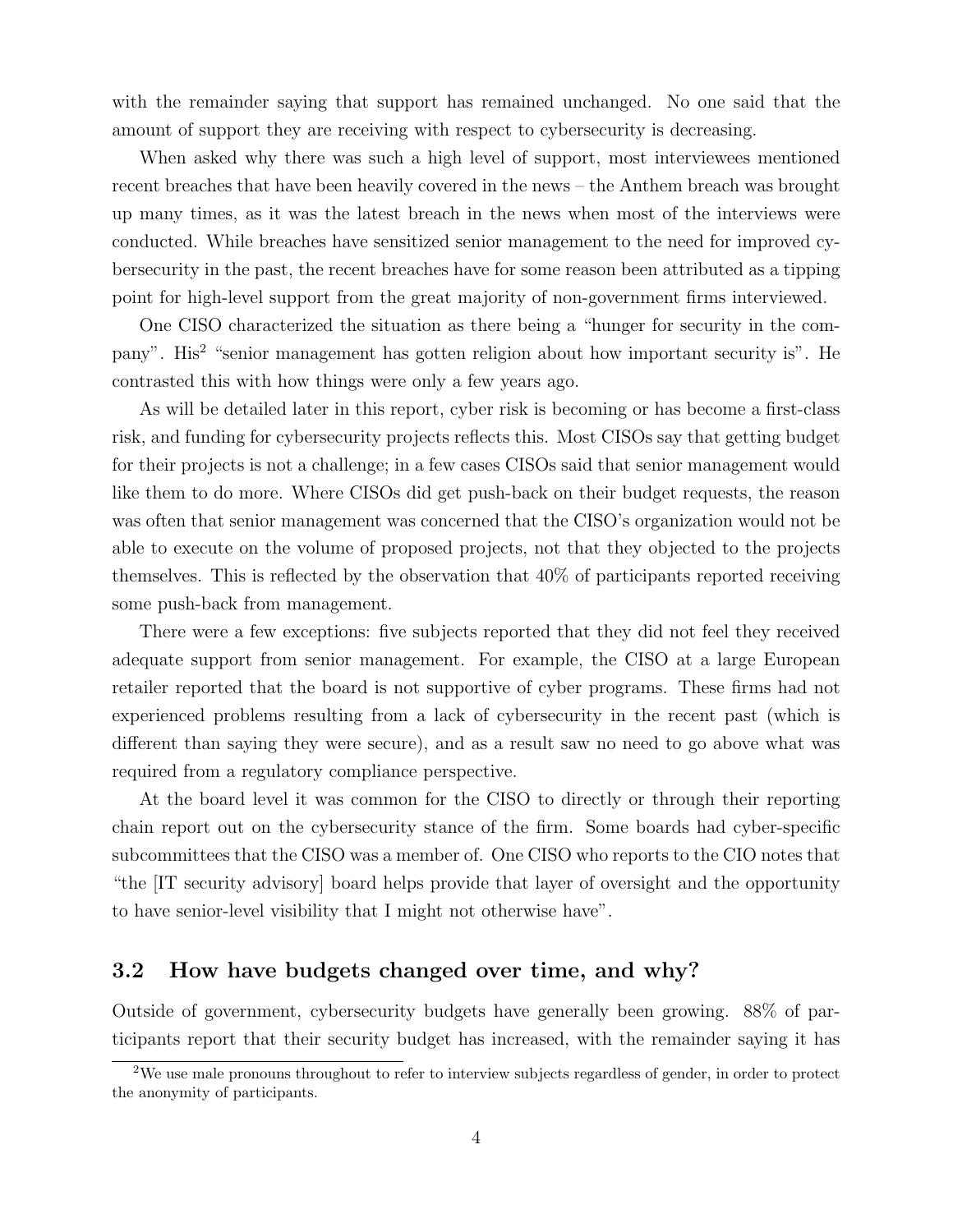remained the same. (For a discussion of the impact of budget on government CISOs, see Section 7). The level of attention cybersecurity has received in the press and as a result of breaches has created an environment where most firms are prepared to make substantial investments. In the words of one CISO whose budget has nearly doubled, "Honestly, I have not seen a case where I asked for money and it's been turned down. It's a unique time in the field because of the hype."

How are CISOs effectively making the case for more budget? A common refrain was the use of frameworks. In the words of one CISO, "Security has to be able to have a basis to argue its point of view in a compelling story with some thought behind it, rather than 'I want to get these things because it's the next cool security thing that's out there'." Senior leadership is "looking for me to articulate what the security strategy is in words, in projects, and in dollars that make sense to them", and the framework facilitates that. A retail CISO says that frameworks help him clearly articulate the key message when making new investments: how risk levels change, the spend required to execute, and how to prioritize. It makes for a far easier conversation than were he to say he needs a collection of solutions to reduce risk within the environment because the solutions all sound the same all the time to senior leaders.

According to a CISO for a large retailer who has suffered a high-profile breach, senior management was prepared to invest substantially in security following the incident. But they wanted to do so in a thoughtful and measured way. The current CISO was recruited to the company to bring "planning and science into where to spend", as well as offer guidance on how quickly they can ramp up capabilities without taking on more than can be managed. A custom framework built on ISO and NIST guidelines has satisfied management that the CISO has a solid plan for investment. More detail on the use of frameworks is given in Section 4.4.

Another tried-and-true way to win budget is to point to compliance obligations. While compliance does drive a significant portion of security investment, the most effective CISOs tended to avoid making cases based primarily on compliance alone. As one CISO remarked, "I try, in everything that I communicate about why we're investing in security, I always try to make the compliance argument the last thing because I think that way too many programs are aligned around 'What's the minimum thing I have to do to get a check mark? And if I get a check mark I must be fine'. I don't really talk about the security program from a compliance standpoint very often." It is worth noting that this CISO has leveraged frameworks to win a greatly increased budget. By contrast, three of the four subjects who stated that upper management does not support their cybersecurity efforts also reported that compliance arguments were the main way they could win more budget.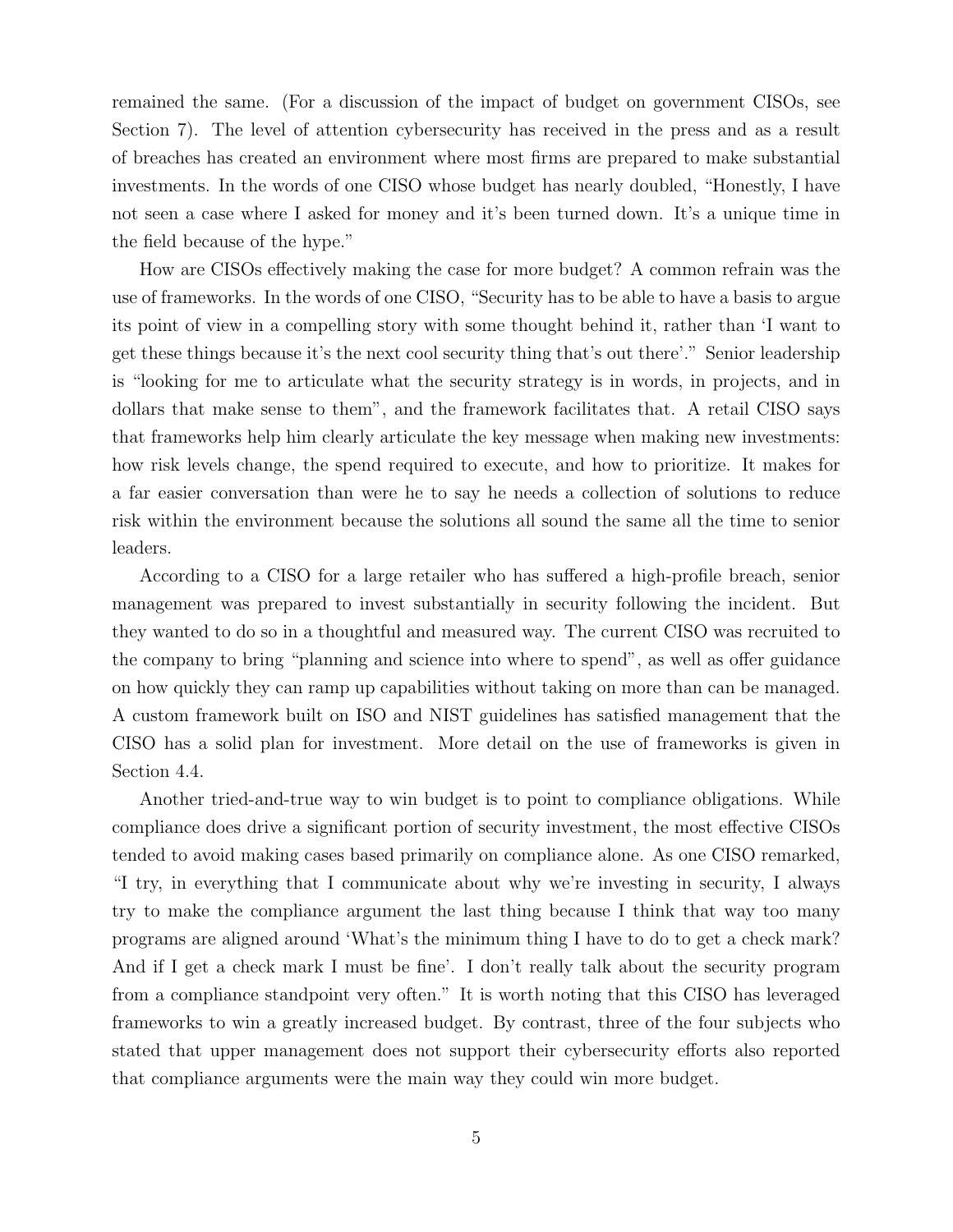Another approach effective CISOs take to get buy-in is to engage business units by understanding their risks and making security 'real' for them at their level. One government CISO looks for internal infosec "champions" and engages them directly. Another government CISO would demonstrate the vulnerabilities to the CIO or the business owners. Business owners were preferred, as they had the power to harp on the CIO to make changes happen.

### 3.3 Perceptions of adequate spending levels

One of the structured questions we asked was whether the interviewees felt that they and their peers were spending too little/ about right / too much on cybersecurity. Slightly more than half said that they were spending too little; this did not meaningfully vary by sector. One factor that did have a slight correlation was the use of a framework. All the firms that felt they were spending appropriately had a framework (10 firms). Of the firms that felt they were spending too little, 2/3 utilized a framework and the remaining 1/3 did not (12 firms total).

As will be presented below, CISOs found that their using frameworks aided their efforts to develop an understanding in senior leadership of the business consequences of insufficient cybersecurity. It is not clear if this is the reason these CISOs felt their firm was investing too little; but it does seem that strongly embracing frameworks is associated with the belief that firms are investing sufficiently.

One intriguing finding was that although 46% of subjects believe that their organization was spending about the right amount on security, only 7% believed that their peers were. 64% responded that their peers were spending too little. Strikingly, 29% claimed that their peers were spending budget in the wrong areas, even though this wasn't offered as an explicit choice.

### 3.4 People are the primary limiting factor in budget requests

One of the surprising findings that emerged early was that budget was clearly available for cybersecurity projects. CISOs would talk about their plans, which often included increasing headcount. Some CISOs were talking about more than doubling the size of their group in the coming year.

For several firms interviewed their proposed budget got push-back — not because of the size of the budget but because senior management had concerns about the ability of the cybersecurity organization to absorb a larger budget in terms of execution and increased headcount. Internally there was agreement to and support for a particular cybersecurity project plan, but the execution concerns resulted in efforts not being funded.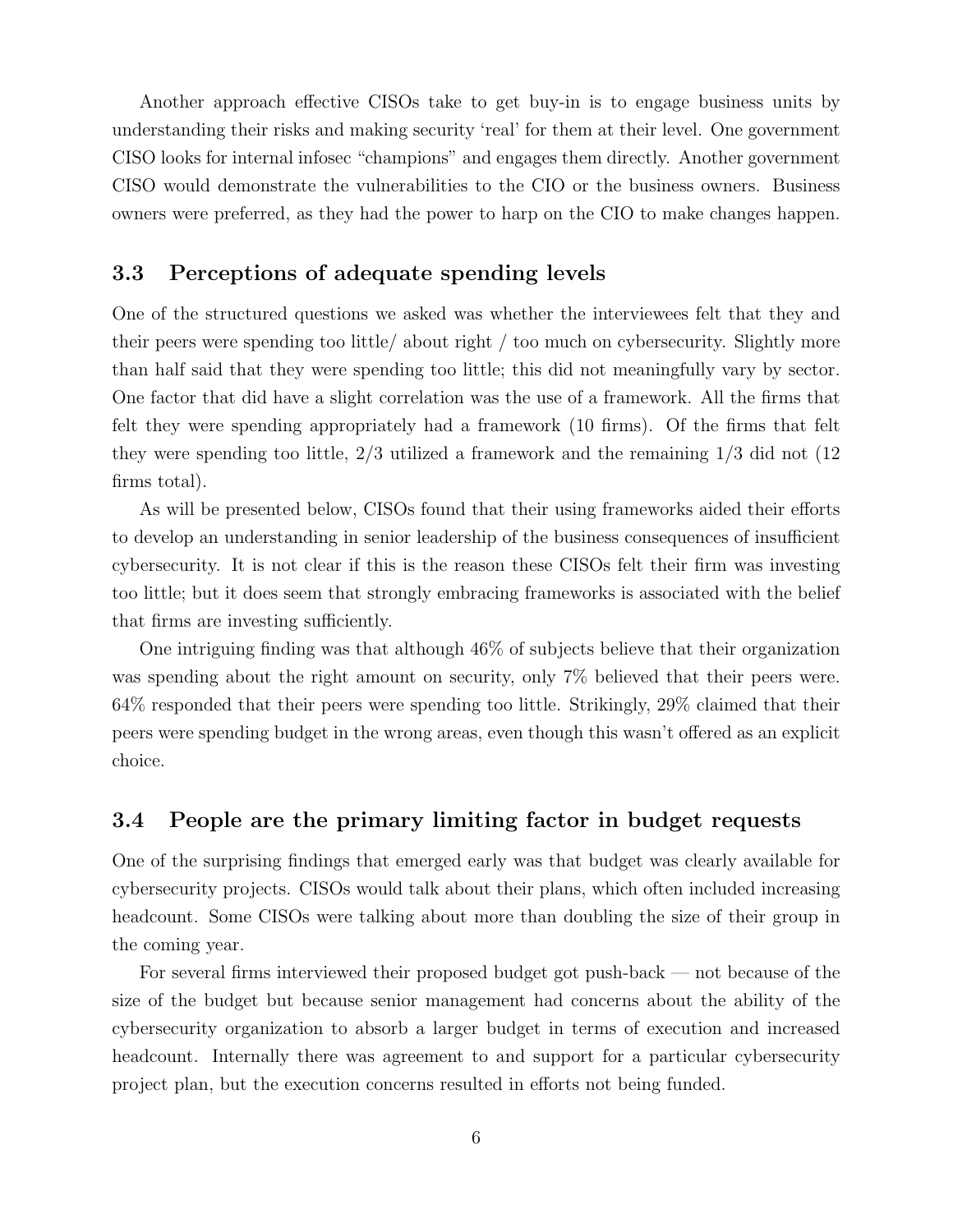CISOs from many sectors talked about the difficulty in finding and hiring skilled, talented cybersecurity personnel, despite their large professional networks. One CISO has had three slots open for months and only recently has found two suitable candidates. Another talked about how his location is not a draw, and he is recruiting from the local university. A CISO who is also recruiting from his local university acknowledged that students straight out of school know very little about the space, but says 'We all have to start somewhere'. He talked about growing the needed competencies internally, and seems resigned but confident. Yet another CISO talked about how he cannot compete with the salaries being offered. He thought he was going to hire a candidate, but could not meet the \$30k higher offer the candidate had elsewhere.

As noted elsewhere (Section 7), government entities face steep budgetary constraints; for them people are not the limiting factor. Even so, they too struggle to hire, and to train those they hire. One government CISO talked about how the cap on training budget was \$3k per person, per year. He was saying that's about the cost of a 4-day SANS course, and he feels his staff needs to attend multiple SANS courses a year to stay current."That's why we rely on contractors heavily", he says. Other firms rely on contractors to provide particular areas of expertise and augment their staff during projects; in some cases there's an explicit desire for these contractors to train the internal staff to use new technologies – to act in a mentoring role.

### 4 How are Cybersecurity Investment Decisions Made?

#### 4.1 What are the biggest drivers of cybersecurity investment?

At the end of our interviews, we gave subjects a list of possible drivers of security investment and asked to rank their top three. The results are given in Figure 1. By far, the most frequent responses were "perceived risk reduction" and "compliance". Subjects reported that compliance obligations drive a significant fraction of the overall budget (in terms of financial outlay and employee time). Even so, there was a universal recognition that compliance can only address some of the challenges they face, at best. "Good compliance does not equal good security", as one CISO put it.

Several subjects explained that invoking compliance was the most reliable way to get projects funded. However, due to the disconnect between compliance efforts and security, other strategies were needed to support important efforts not mandated by compliance regimes.

The fact that "perceived risk reduction" was selected most often is an encouraging,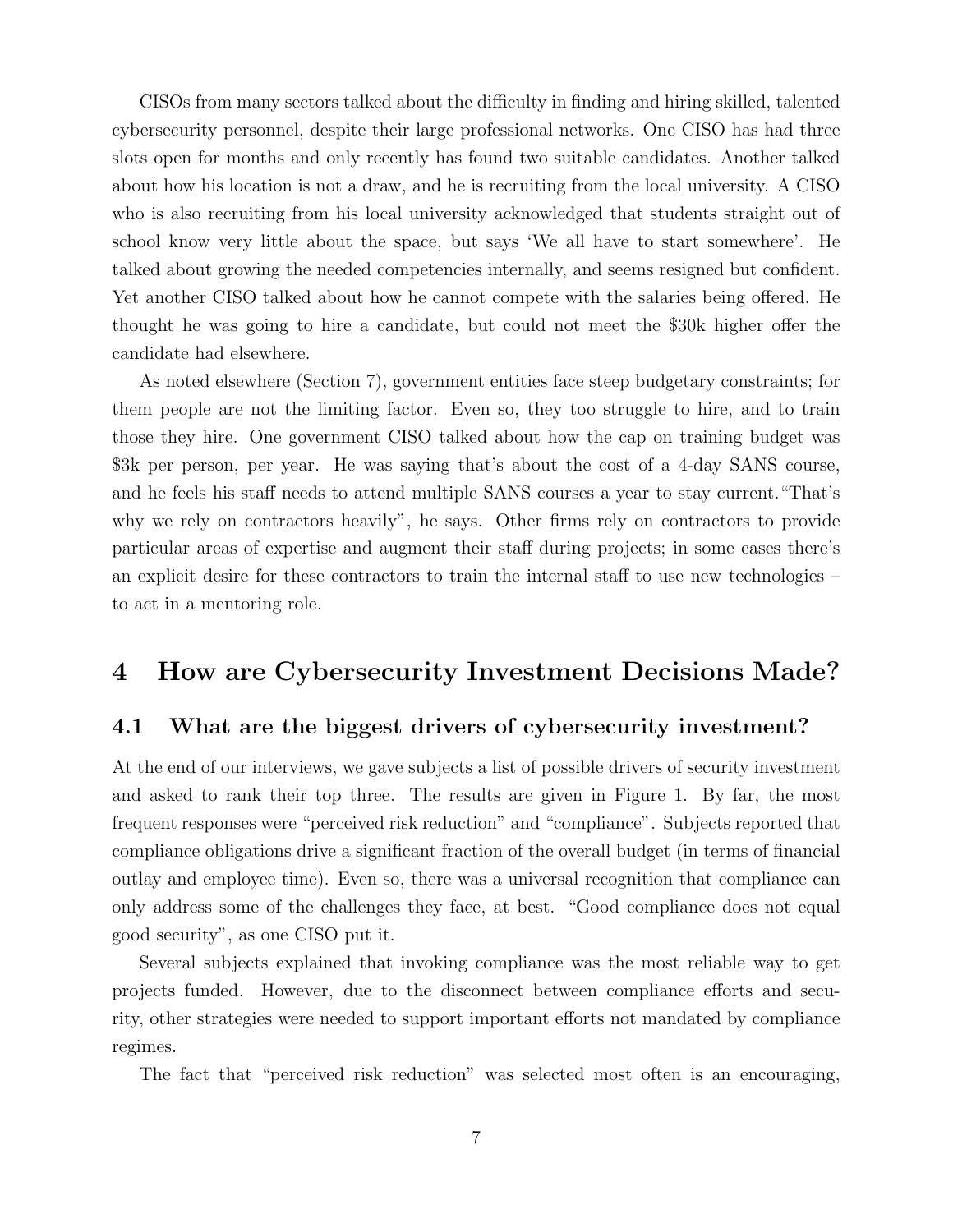

Figure 1: Responses to the question: "Please number your top 3 drivers of information security investment".

albeit unsurprising, result. CISOs are investing in security controls that, in their eyes at least, reduce the risk facing the firm. Below, we explore in greater detail how the subjects determine that the countermeasures will reduce risk, be it through using frameworks, metrics, or gut.

It is also worth noting what is not driving security investment. Cost reduction was only selected as a top driver by one respondent. Even though security is often portrayed as a cost center to the business, few CISOs view security spending as an opportunity to reduce costs for the firm. Customer requirements, while selected by a few respondents, is also not widely seen as a driver of security investment.

# 4.2 How do organizations identify which threats are most important and prioritize accordingly?

At the end of the interview, subjects were also offered a list of prioritization approaches and asked them to rank the top three approaches they used. Figure 2 plots the results.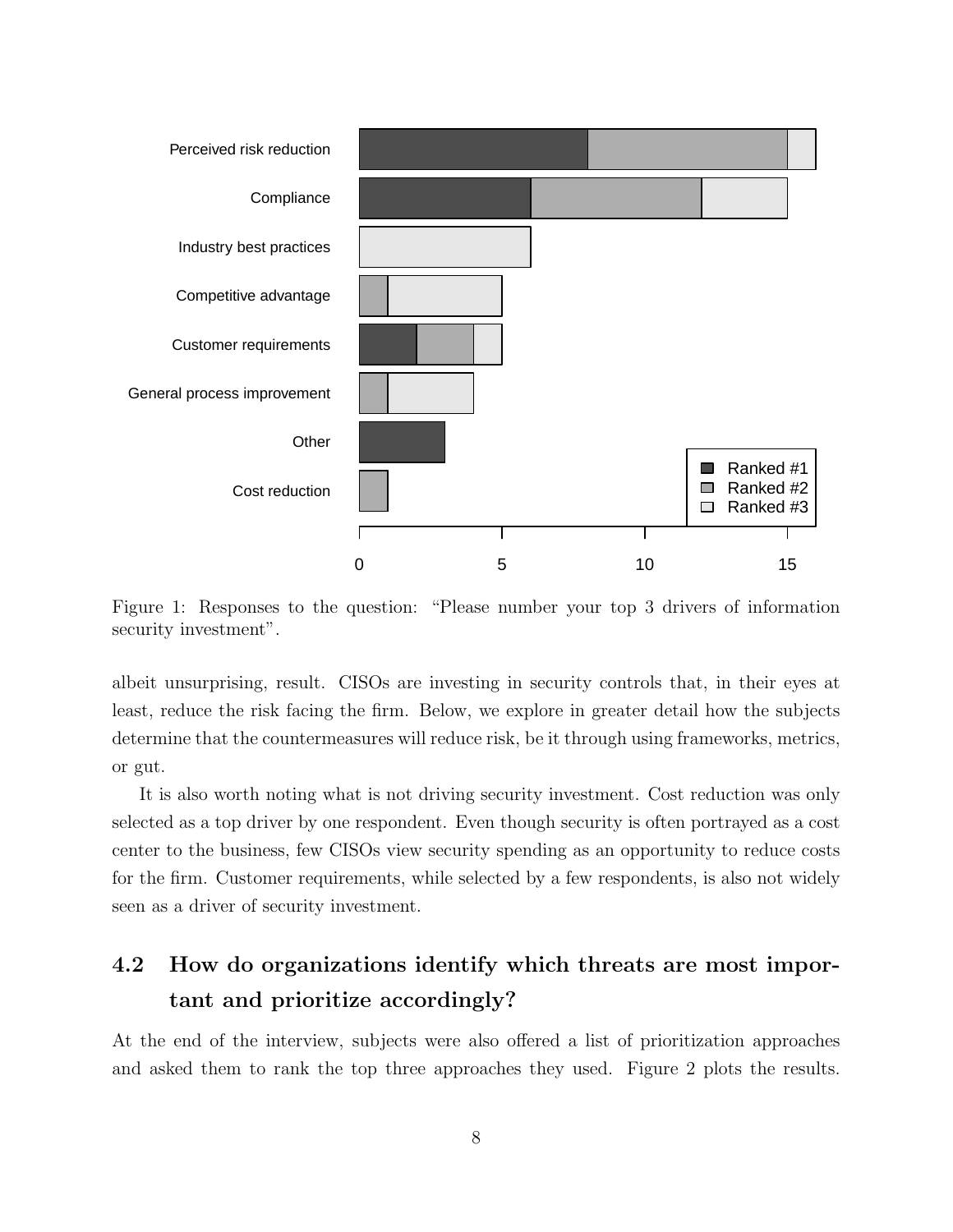

Figure 2: Responses to the question: "Please number your top 3 prioritization approaches".

It is worth noting that there was much greater variation in the responses to this question than to the question about drivers. The top two selections were industry best practices and frameworks. In fact, the exact language used for the "frameworks" response is "NIST or other formal IT-to-business risk mapping process". Based upon the interviews themselves, most of those respondents selecting industry best practices explained in the interview that they relied on a simpler framework to prioritize such as the SANS Top 20 Critical Controls. We dive deeper into the discussion of frameworks later in this section.

"Past attacks on your firm" came in third, with a substantial but lesser showing for "past attacks on other firms". In conversation, respondents selecting these responses pointed to the importance of information on incidents revealed by SIEMs and other threat intelligence. Additionally, subjects selected these responses whenever the subject or a close competitor experienced a data breach or other high-profile attack.

"Quantitative measures (e.g., ROI, NPV)" came in fourth, though notably most subjects selecting this response ranked it as only the third most important factor. We next discuss the importance of these measures to subjects, along with cost-value estimation.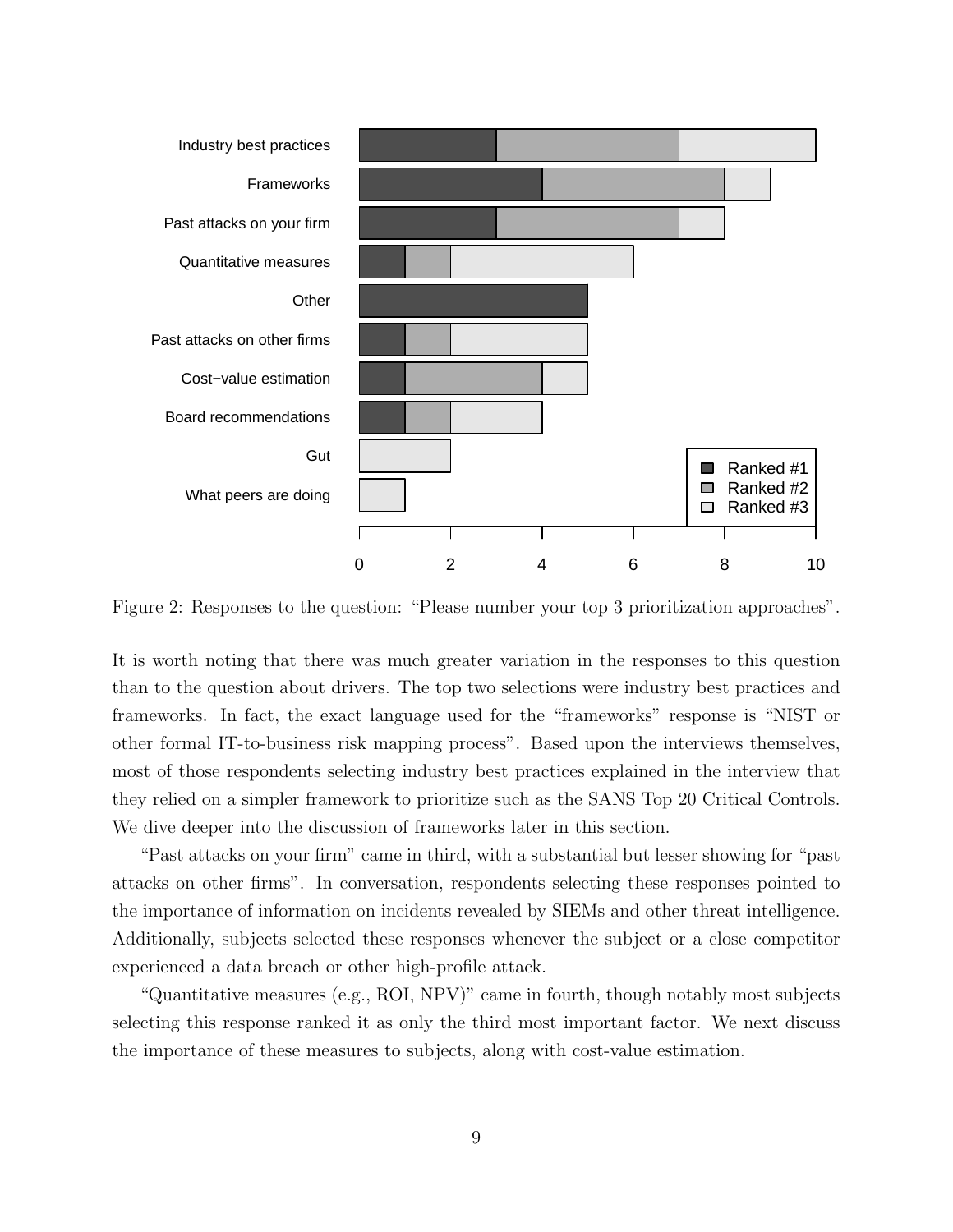#### 4.3 Do organizations calculate ROI to make investment decisions?

The use of true quantitative metrics to guide investment decisions has been very rare. Only a few subjects have mentioned using a numeric ROI-type metric as a way of prioritizing investments. Most use of metrics have been focused on measuring and improving operational security: counting the number of unpatched machines in an organization, malware infections caught, employees falling for company-transmitted phishing emails, and so on.

A minority of subjects reported that they were still asked to place budget requests in ROI terms. This requirement was more prevalent in the financial sector. But even in cases where ROI was still used, the impression given by the respondents is that their boards are not driving its decision-making in this way.

We observed disagreement over whether or not ROI is a useful or meaningful measure to calculate. When asked if he ever made ROI calculations, one CISO replied that he and the CIO have "steered clear of FUD" (fear, uncertainty and doubt). When asked to elaborate, he stated that he does not want to sell security to the board by saying "there's a 20% chance of a \$20 million breach in a given 5 years". He just doesn't think that argument resonates at the executive level.

A healthcare CISO stated that "in security, ROI is a fallacy. We are a cost center". His view is that security is a necessary business expense, and the attempt to frame spending as creating business value is doomed to fail. Some CISOs take a more nuanced view, that in certain situations, calculating ROI is feasible, even helpful, while in other cases it is not an appropriate measure. A retail CISO argued that he could plausibly assign a value to at-risk credit-card records and personally-identifiable information (PII) in order to identify securing which would lead to a better ROI. His firm holds around tens of thousands of credit-card records, whose exposure could trigger a \$2 million fine, plus the cost of breach remediation. By contrast, his firm holds hundreds of thousands of records with PII. Consequently, he treats the loss of PII as a top threat, and can devise ROI measures to back that up. This same CISO noted that while calculating ROI makes sense here, in other areas such as the deployment of encryption mechanisms, calculating ROI does not make sense. He justifies countering these other threats by risk mitigation rather than frame it in terms of ROI.

Another CISO from the financial sector recognizes the difficulty of making ROI calculations, and he uses a framework that does not rely on ROI, but nonetheless he still holds it up as an ideal. He recounted one recent example that was the first time he's seen a security ROI argument that in his view could sell at a business level. The example involved software security code review. He ran a testing program over 9 months and concluded that by detecting code deficiencies early he is actually saving the org \$1–2 million. He expressed hope that his organization might find similar justifications for future investments.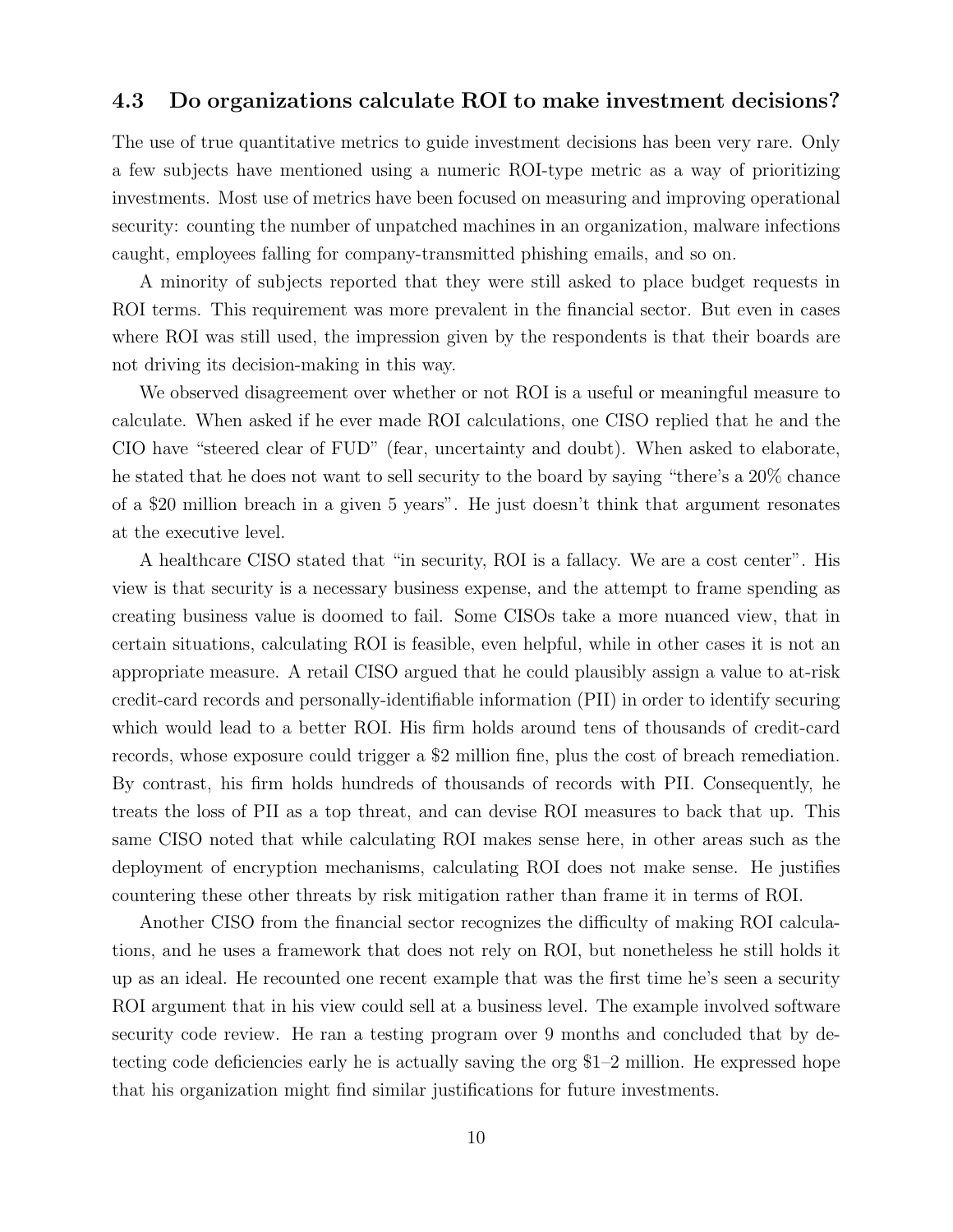All this discussion about the limitations of calculating ROI should not obscure the point that metrics can be very useful as a communication tool, to both operation teams working for the CISO and to senior decision makers above the CISO. One government CISO recounted how a colleague had used metrics to incent better behavior. The colleague assembled a report card of the organization's information security posture using 20 metrics (e.g., patch times). After presenting the report cards at meetings with executives, he watched as divisions started competing to get better "grades" than others. Another CISO relied on metrics tracking risk over time to justify his spend – both the need to increase spending and the evidence of the spend's impact. He argued that longitudinal metrics can be very powerful in building a business case to senior management that security investment has been worthwhile.

While we have not seen widespread use of ROI calculations in deciding how to invest in infosec, many CISOs do think about risk in qualitative terms in a way that guides investment decisions. They are acutely aware of the many security risks reported by the media and in trade reports, and they take individual decisions about which threats are most significant to their firm. For some firms the biggest threat is data breach, whereas for others it is threats to availability. Regardless of which threats are the top priority, the CISOs focus their efforts and budgets on selecting the best countermeasures to mitigate the top risks. That the calculus lacks the precision used by traditional ROI calculations could actually be interpreted as a sign of growing sophistication: The old ROI calculations required fudging numbers in a way that might placate management but did not actually help guide the CISO's decision-making process.

### 4.4 The role of frameworks

Frameworks have become a very common feature of cybersecurity efforts. Frameworks are utilized for purposes ranging from compliance through highly-tailored risk assessment, prioritization, and communication/project management tools. The types of frameworks used is also broad. Many firms utilize well-known and defined frameworks such as NIST, ISO 27000, and COBIT; others develop approaches based either on these frameworks or on their own approaches and call them 'frameworks'. These extended and 'roll-your-own' frameworks often allow for the categorization and prioritization of risk in addition to mitigation using controls. For the purposes of this report we will take a broad view of what constitutes a framework.

The use of frameworks The use of frameworks does not seem to be sector-specific, with the exception of the government sector. In the US government the NIST framework plays a central role in developing controls to manage cyber risk. Adherence to the NIST guidelines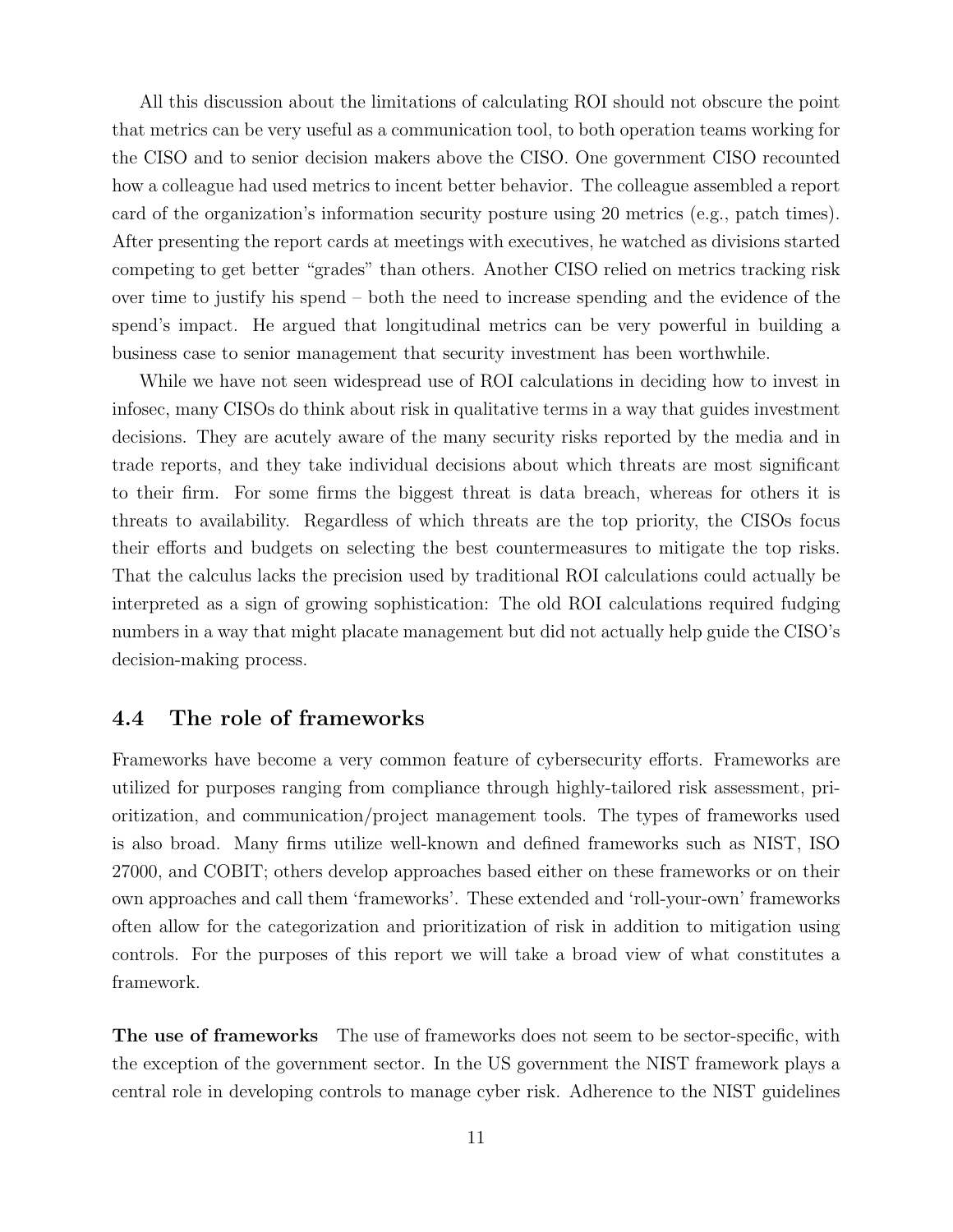is required by the Federal Information Security Management Act of 2002 (FISMA); the resulting controls form the basis of annual audits. As a result, government entities tend to view the use of frameworks as a compliance activity. For example, one government CISO spoke about the NIST framework and his desire to keep as compliant as possible, and findings during the audits as low as possible. This CISO also had the goal of becoming secure, and not just compliant.

Not all government agencies feel bound by NIST; some see it as a bar that needs to be met. One government CISO spoke about developing a 'risk register' that went well beyond NIST; their framework for prioritizing cybersecurity investments included input from government intelligence agencies, and a separate framework used to assign a risk score to core assets. Another created a matrix that looked at 40 different areas and used this to assess security posture and maturity. This matrix was based on NIST and ISO 27001.

Frameworks are used to assess security posture and maturity, identify gaps, and prioritize available investments. Most of the interviewees spoke of having a considered, persistent way of assessing their risks (what we are defining as a framework for this report; most were not NIST/ISO/etc.); these frameworks were then utilized to characterize their risks. As most of the frameworks enabled them to rank order the resulting risks it also enabled them to establish a prioritization as well.

At least one firm used the resulting prioritization to validate the framework's veracity. One astute CISO observed that his organization would often ignore the top ten risks identified by the framework and instead focus on the 11th, because the 11th-highest risk according to the framework was actually the most important one in the eyes of his team. Afterwards, he wondered why they were investing substantial effort in using a complex framework if they were only loosely following its results? This dissonance between the framework and their perception of risk has led them to consider a simpler framework that better aligns with their expectations. We note this example raises the very interesting issue of whether frameworks are used to define or to support risk-ranking beliefs; that is a subject for another study.

Another powerful use of frameworks was as a communications tool. Bridging the gap between IT thinking and business thinking has always been a cybersecurity challenge; many of the interviewed firms talk about using their framework as a communications tool to make the risks more concrete. As one CISO put it, the framework allowed senior non-technical business leaders to understand the approach and the needs; the framework allowed him to get funding, and to report progress in meeting expectations. Frameworks are valuable to another CISO because it is "fairly easy to discuss and to convey to different layers of leadership". Another CISO talked about how the framework makes it clear to senior management what their current risk rating is, and how much needs to be invested to bring risk down to a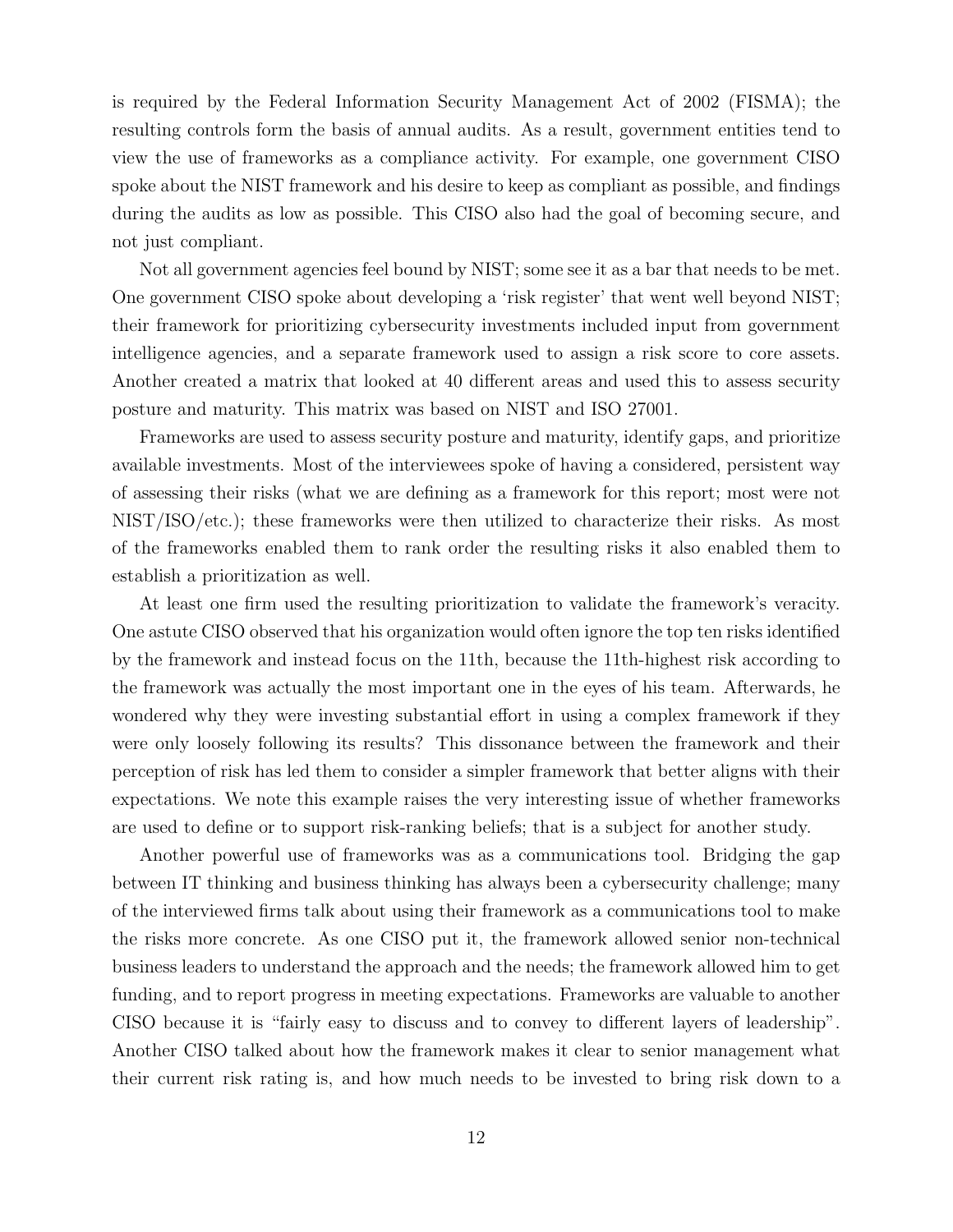particular level.

Framework development As mentioned above many firms have developed their own frameworks. At a high level all frameworks, whether standard (e.g. NIST) or custom, incorporate elements of business assets, processes, vulnerabilities, and probabilities. The differences between the frameworks presented in the interviews lies along a few dimensions:

- Their specific environment
- Costs of remediation
- Other internal or external knowledge (e.g., threat information)

Here we hope to shed a little insight into how a few firms went about developing frameworks.

The first case to discuss is a financial firm. The director of information security for this firm takes a broad, systemic view of cyber risk management, thinking about where does security begin and end, and what does security mean for their organization.

His initial approach to developing a framework started by identifying 3–4 dozen domains that map back to FFIEC handbook domains and to ISO 27001 primary and secondary domains. He then evaluated the entire entity based on asset class and determined their strengths and weaknesses with respect to control abilities. More recently the entity has adopted the NIST framework, using several domains to help them assess the confidentiality, integrity and availability of data as well as the governance and strategy. The director says that these have many associated technology risk functions and they've spent effort to address the associated change management and strategy. The results of efforts become elements of a COBIT-style risk framework they use.

This framework is used to assess assets, controls and compliance across the entire enterprise. The results inform the work of cybersecurity-specific committees, compliance committees, operational risk committees and enterprise-wide risk committees. As a result, enterprise-wide policies and standards are developed, and the entire enterprise must adhere to these minimum baseline standards.

The director of information security says the frameworks helped senior-level business leaders understand the systemic approach; this understanding enabled him to get funding for his projects. The framework has also prompted a discussion around the real cyber risks in the enterprise as a whole, how they manifest themselves, and how to respond and recover once bad actors have penetrated their systems. To enable this, he spent an enormous amount of time translating frameworks into language that business leaders and managers could understand.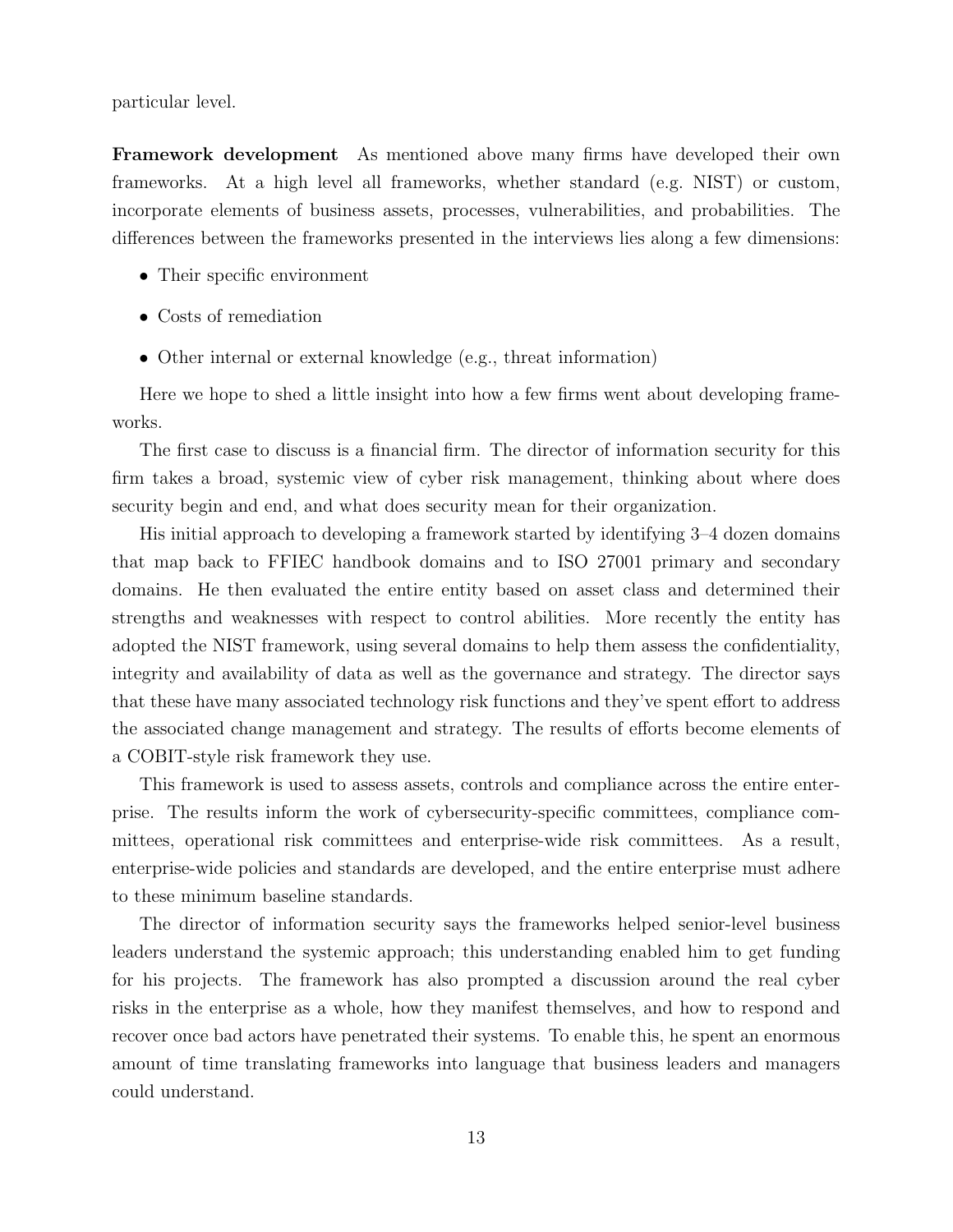Another example comes from the health care sector. This started out as an extensive security audit by a third-party, which resulted in a comprehensive report that broke down the firm's risk areas into categories and offered recommendations for each area. The CISO had additional consultants come in to validate the statements in the report. From this the CISO developed a risk register of the risks the report identified as 'high' or 'medium'; the definition of risk used was the likelihood of that event happening over the next 18 months, and the potential impact. High risks would have a substantial impact on the ability of the firm to meet its objectives; medium risks would have a moderate impact.

Using this risk register he identified the top 20 risks and then looked at the firm's risk appetite and willingness to spend to put together a project roadmap to address these risks. He also used COBIT's Maturity Model to build a security maturity framework for the firm, and developed an assessment of where they were now and where they wanted to be in three years. He used these frameworks to justify projects; the CISO said that these frameworks created a lot of discussion at the leadership level.

Further examples of how CISOs create customized frameworks can be found in Section 8.

Security frameworks: the new checkbox? A few years ago a major driver of information security investment were lists of controls that were needed, and investments were made to 'check the box': e.g., 'we have antivirus!'. One of the shortcomings of the checkbox approach was that it did not lend itself to thinking critically about the cyber risks faced by the organization. The checkbox approach achieved compliance, but did not ensure risks were being properly managed. The security frameworks commonly used today invites executives to think rigorously about their organization from a risk perspective, and their widespread use indicates a general maturation of cyber risk management.

That said, there remains a concern that although CISOs are using a more mature tool, they may not be using it to gain a more critical understanding of the cyber risk stance of their organization. In effect, they might be using it as a more advanced 'checkbox'. We did hear examples of this during the interviews, where at least one CISO talked about their primary goal being to keep compliance with the framework as high as possible and to keep findings during audits low. Other CISOs directly applied standard frameworks across the enterprise, without first taking the time to understand the realities of the business units with which they lacked familiarity.

In this sense, the firms that are developing their own cyber-risk frameworks likely do have a better understanding of their cyber risk than the average framework user. Most of the firms that develop their own frameworks do so to better organize different views of risk, from different sources. These firms go beyond using a framework; they develop a custom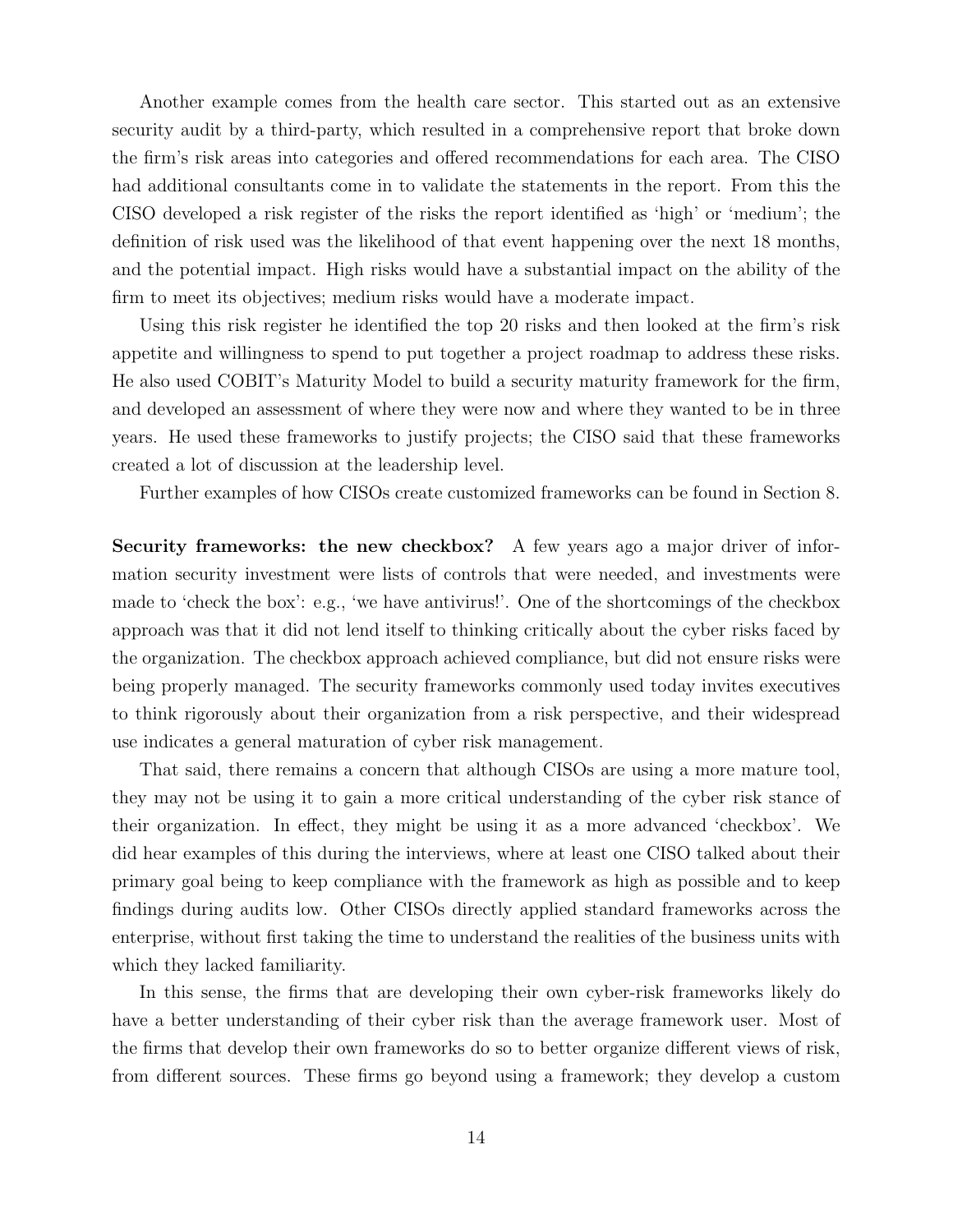framework and go through the work needed to ask and answer the "where does security begin and end?" and "What does security mean?" questions.

# 5 How CISOs Deal with Asymmetric Information

One of the key barriers to cybersecurity identified by researchers has been the presence of asymmetric information. For example, if a firm cannot accurately assess the security level of products, then it could refuse to pay a premium for security. When this happens, the market can suffer a paucity of high-security products (as the vendors will not be paid their true value) and be flooded with low-security products<sup>3</sup>. Another way in which information asymmetries present themselves is by a firm's misunderstanding of the severity of threats. If a firm does not know how it is being attacked, it is very hard to correctly allocate budget to effective countermeasures.

We asked CISOs whether they felt they had adequate information to prioritize threats effectively and to select the best security controls. On both counts most respondents felt that while the information was far from perfect or complete, they have enough information to make the right decisions. Consequently, in the eyes of the CISOs we interviewed, asymmetric information does not present a significant barrier to achieving their goals.

# 5.1 Do organizations feel they have adequate information to manage risk and prioritize threats?

When asked directly whether they felt they had enough information to manage risk and prioritize threats, only 45% of CISOs responded with an unqualified "yes". However, on digging a bit deeper, those who answered "no" typically responded along the lines of 'I can manage the threats I know about, but I still worry about blindspots'. More than one invoked the Rumsfeldian concern over the threat of "unknown unknowns". This attitude reflects an acceptance that security can never be perfect, and while they express great confidence in the steps taken, they also know that some risks must be accepted rather than mitigated.

Why do firms have such confidence in their assessment of the threats facing their organizations? Much of this can be attributed to efforts to increase visibility to security threats. Many CISOs mentioned the use of third-party threat intelligence data feeds. Most operate a SIEM. Slightly fewer rely on data-loss prevention (DLP) technology, but for those that do not, the main explanation given was that they did not feel they had the capacity to take

 ${}^{3}$ For more information, see R. Anderson, "Why information security is hard – an economic perspective", in Annual Computer Security Applications Conference (ACSAC), pp. 358–365, 2001.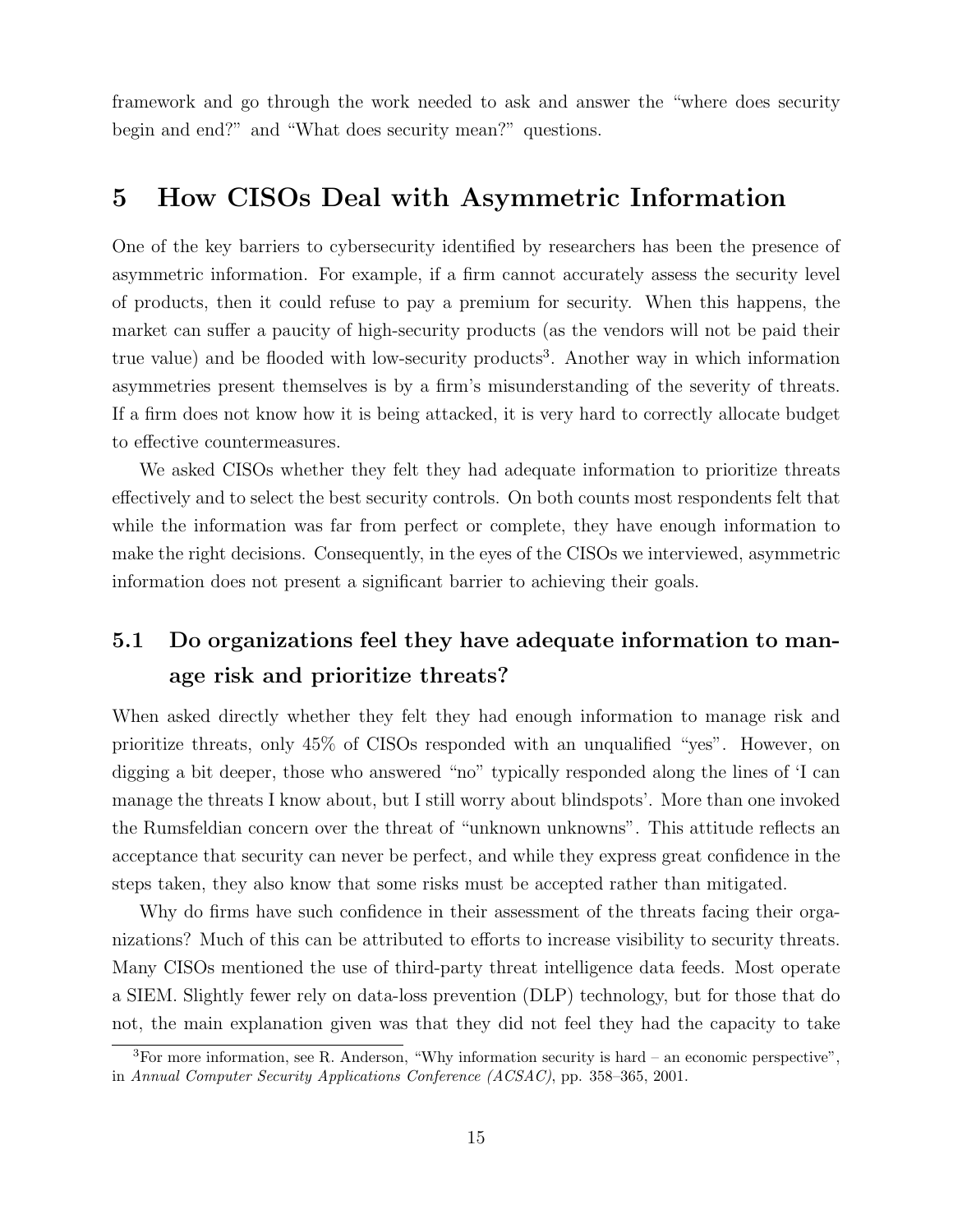actions based upon the information a DLP product would return. So while an information asymmetry clearly may remain in this case, the decision was made explicitly to avoid taking on more information than can be acted upon.

Finally, several firms (notably in finance and energy sectors) reported that they are regularly briefed by colleagues in the federal government on security threats. Some CISOs even maintain security clearances directly for this purpose, or employ staff who have security clearances.

# 5.2 Do organizations feel they have adequate information to select the best security controls?

A related question is whether or not CISOs feel they can make informed decisions on selecting the right security control when choosing among competing offerings. 85% of CISOs said that they had as much information as they needed when selecting a security control. Where do they get this information from?

They don't get the information they need based on cold calls from sales teams. One CISO warned against the "fog of more". He is contacted by a vendor 10 times a day ("I'm not exaggerating"), each claiming that they have a tool to solve all their problems. He ignores these solicitations, treating them as noise. Instead, he starts with a defined problem, usually a gap identified by a framework, then explores the landscape to find candidate solutions to this problem, and then carry out a more thorough comparison among tools.

While CISOs might be able to resist the sirens' song from vendors touting the latest and greatest technology, senior management is not always so disciplined. Invariably, senior leaders come across news articles or conversations with others that suggest a particular technology may be promising, and they sometimes ask the CISO to evaluate the tool. In the words of one CISO, "what I always want to say, but don't, is if we have to change a strategy because of an article you read in the Wall Street Journal, you should probably fire me" because changing course would demonstrate a lack of strategy and vision in terms of cybersecurity investment.

What we found is that the reason most CISOs are confident that they can select the right security controls is that they have a process that they follow and have confidence to select the right tool. The frameworks identify what controls are needed where, and then the solicitation and evaluation helps identify the right product for them.

A range of strategies are used. For many large companies, the starting point is outside research from a third party such as Gartner or Forrester. 82% of CISOs reported using the Gartner reports, notably the Magic Quadrant, to identify a list of candidates and assess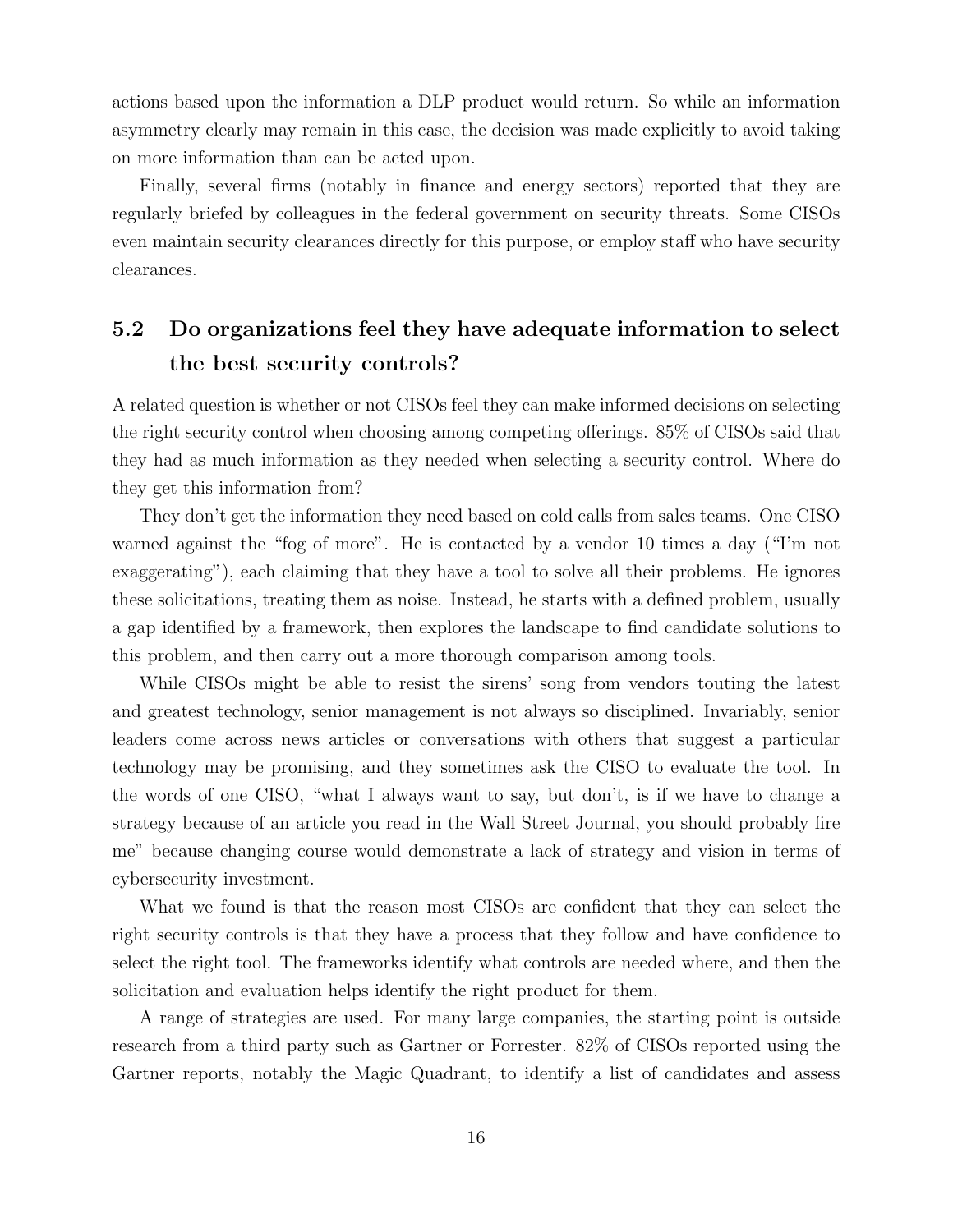strengths and weaknesses in terms of features and performance. 25% of CISOs reported using Forrester. Nearly all CISOs using these products were quite aware of their limitations, stating that these help pare down the field rather than make a final selection. It should also be noted that some CISOs at smaller organizations deliberately look for companies and products not covered by this outside research. The explanations why typically centered around the perceived higher cost of large vendors and the lesser requirements that these smaller organizations may have.

Many larger firms run a "bake-off" among finalists, where systems are deployed on a trial basis within the organization. This testing yields not only insight into the relative performance among the candidates, but also can identify how well the prospective components fit in with the existing infrastructure. Furthermore, the bake-off gives the security team a chance to test out which systems they are most comfortable working with.

Getting such buy-in from the security staff is essential. As one financial CISO puts it: "it doesn't matter how good the tool is if the program is in the drawer and not on the floor". This CISO takes it even farther, believing that most security technologies would be good enough so long as the right people and processes are behind it. With that in mind, his strategy is to issue an RFP but let the technical people within the organization help decide the finalists. This includes not only security staff, but also the rest of IT operations. Getting staff buy-in helps ensure that the product would be used to its full potential.

When asked for the most valuable type of information when choosing among security controls, the most common refrain was peer feedback.

# 5.3 Value of information sharing groups in mitigating information asymmetries

Nearly all US-based CISOs reported that they participated in geographic or sectoral-based peer groups with fellow CISOs. Many reported that their participation has been highly valuable, not only for high-level sharing of threat intelligence but especially for gauging others' experience with security products and services under consideration by their own firm. Peer feedback on products has been reported to be valuable in both winnowing down the field of contenders and for helping to select among finalists.

We noted that these groups were seen as less valuable outside the U.S., at least in their current state. International information-sharing organizations tended to be driven more by governments as top-down initiatives than bottom-up ones as often observed in the U.S. For example, a CISO for a British financial firm reported that he recently joined a government-led information sharing initiative, but that it was "early days" and too soon to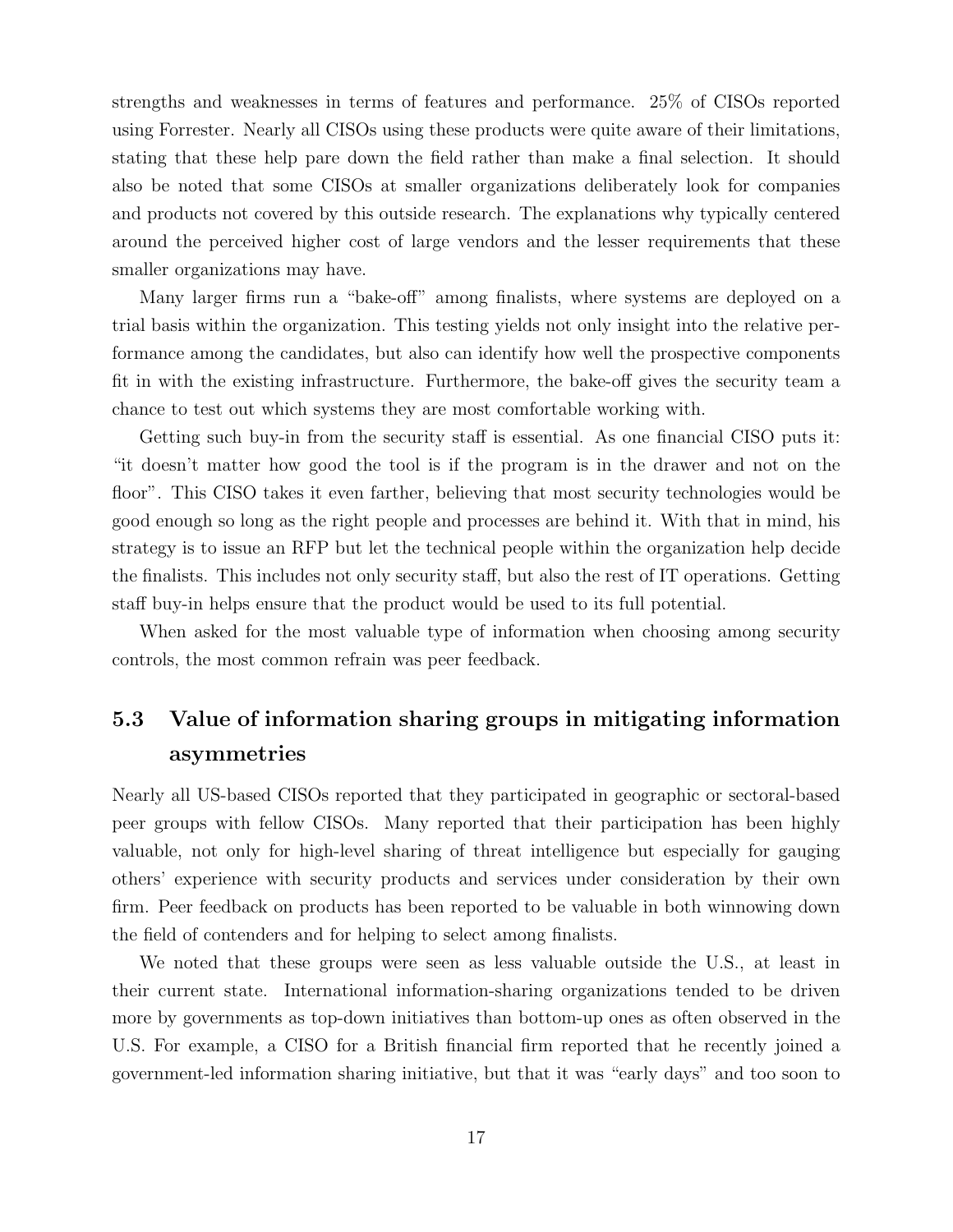judge whether the collaboration would prove valuable. By contrast, every US-based financial firm we interviewed mentioned that the FS-ISAC was highly valuable in sharing high-level threat information.

### 6 Sector-level Differences and Similarities

One question we examined was whether there are significant differences in approaches to cybersecurity among the four sectors that were the focus of this study (Financial, Health Care, Retail, and Government). Do the different sectors focus on different threats, or use different methodologies for assessing and prioritizing risk? We used a few dimensions to guide our analysis: the reporting structure, change in budget, identified threats, prioritization approaches, management support, level of external interactions, and how far into their business they reach to understand enterprise risks.

With a few exceptions there is more commonality than distinction among the focus sectors. The exceptions are the Government entities interviewed, where the prioritization tended to focus less on risk and more on compliance, and the changes in cybersecurity budget did not track with the budgets in the other focus sectors (see section 7.1).

#### 6.1 Reporting structures

One of the interesting themes that came out of our discussions was the organizational reporting structure. Whereas a few years ago the CISO would always report to either the CIO or CTO, today there's a range of reporting structures. There is a growing realization that the CISO role as currently construed might fit the risk silo better than the technology silo.

| Role reporting to: | Finance | Healthcare | Retail Government |
|--------------------|---------|------------|-------------------|
| <b>CRO</b>         |         |            |                   |
| <b>CFO</b>         |         |            |                   |
| CIO                |         |            |                   |
| <b>CTO</b>         |         |            |                   |
| COO                |         |            |                   |
| Board of Managers  |         |            |                   |

Table 1: Reporting structure by sector. The left column indicates the role that the CISO reports to.

Table 1 tallies the findings for the subjects we interviewed.<sup>4</sup> In both the retail and

<sup>&</sup>lt;sup>4</sup>Note that the number of data points here and in Table 2 is less than 40 because not all interviews elicited responses to this question.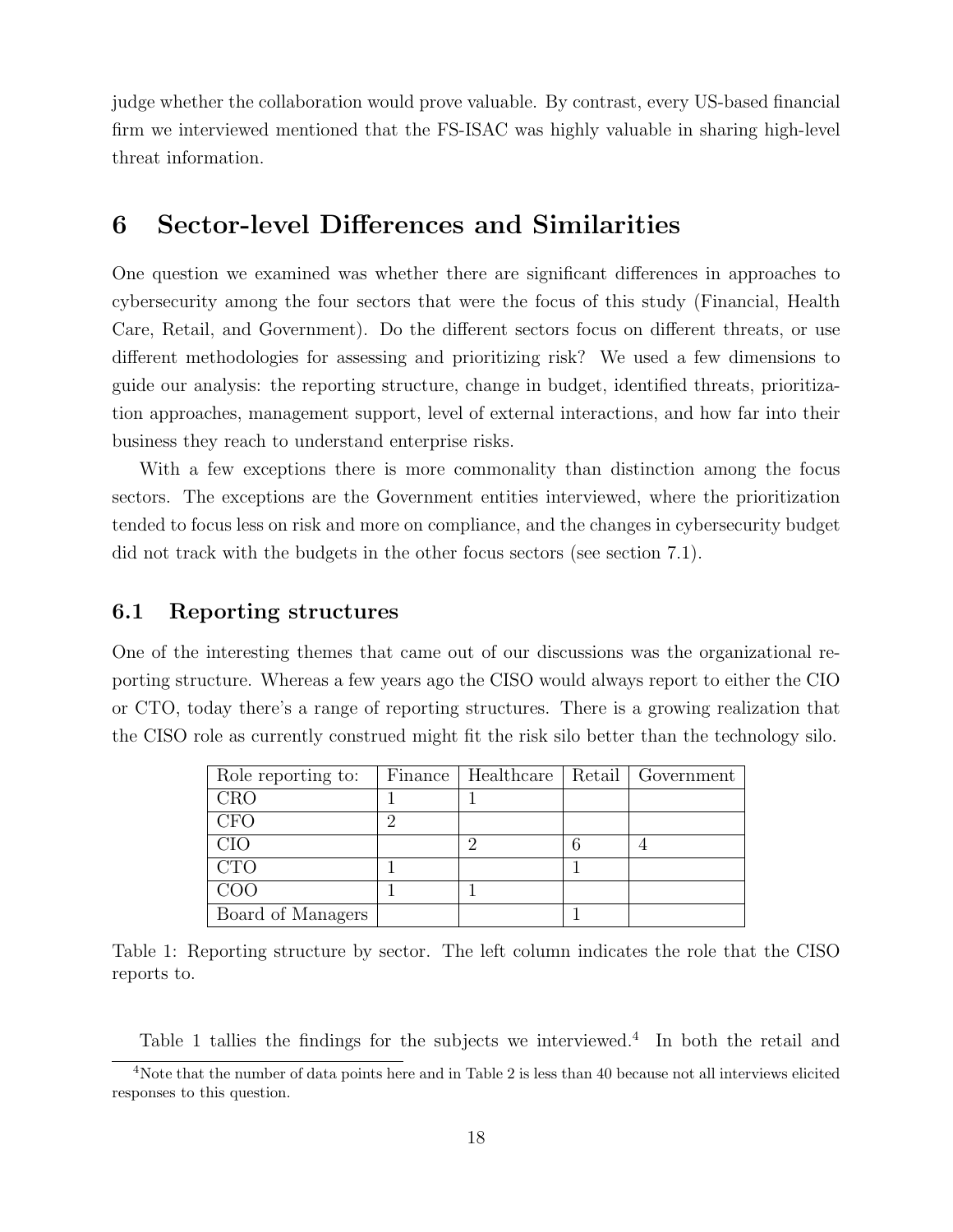especially government sectors the available data shows a traditional CISO - CIO reporting structure. Greater variation is seen in both the health and financial sectors.

An emphasis on risk over technology particularly evident in the financial sector, where CISOs report to anybody but a CIO. Respondents reported to CROs, CFOs, CTOs and COOs, but none reported to a CIO.

One CISO says the only reason cybersecurity exists is to manage risk, and being bundled under the IT silo is the wrong place. Another finance CISO states that in order to be effective a CISO needs to be able to quantify information risk in terms of dollars; he reports directly to the COO. A third finance firm talks about the three lines of defense paradigm used in the insurance and financial sectors and noted that the CIO is primarily a 1st line role, while the CISO is primarily a 2nd line role and thus the CISO should be in a different silo than the CIO. This is semi-formally codified in England where the British Financial Conduct Authority (FCA) recommends the separation of information security from IT. Other sectors express additional reasons, such as increased visibility of cyber risk in the organization. A healthcare CISO noted that the likelihood and consequences of a data breach from a cost and damage to reputation standpoint demand a higher level of visibility in the organization, and that the CISO role needs to be more visible as well. Other CISOs have explicitly managed to increase the visibility of cyber risk by creating risk management committees whose members include C-level leaders.

Some CISOs nonetheless prefer to report to the CIO. One states that he would like to stay in the CIO silo due to the effectiveness of the CIO within the organization – he believed cyber risk would have the most visibility with that reporting structure. Another contrasted the limitation in executing technologies that implement policies when CISOs report to the legal counsel, as opposed to the CIO. "What I've seen in that space [when CISOs report to CLOs] is there's a lot of power to create policies, but accountability for the technical implementation and enforcement of that policy is difficult to do. And the level of visibility into what's happening at a technical level can sometimes get obscured because there's a natural fear of sharing ugliness outside the family, if you will." The CISO continues, "one of the things that is important about having the security function align with the IT organization is that I control enterprise security policy, I control the systems that implement and enforce that policy, I control the people and processes that respond to issues and threats to the environment, and I control direction of the team that performs the recovery activity in the event that something goes wrong. So by being able to touch all of those and have direct accountability for them, I feel like I have better continuity in being able to implement a program that isn't just a policy, it's a policy that's backed up by real technology implementation."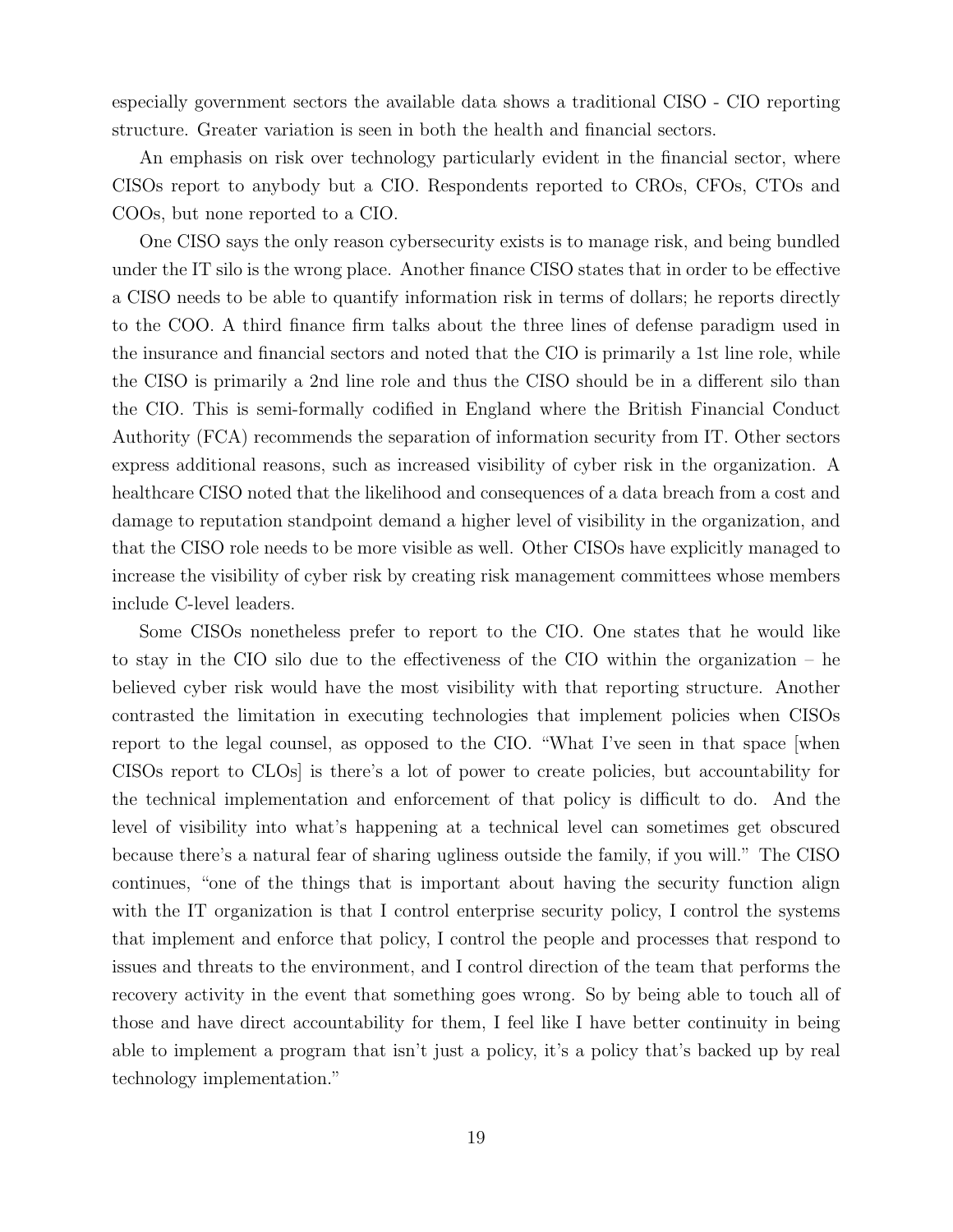#### 6.2 Budget changes by sector

| Change in Cybersecurity Budget as a Function of Business Sector |  |  |    |  |  |  |  |
|-----------------------------------------------------------------|--|--|----|--|--|--|--|
| Change in budget   Finance   Healthcare   Retail   Government   |  |  |    |  |  |  |  |
| Increase                                                        |  |  | Ш  |  |  |  |  |
| Same                                                            |  |  | FF |  |  |  |  |
| Decrease                                                        |  |  |    |  |  |  |  |

Table 2: Change in cybersecurity budget over the past two years by business sector. These data represent the responses given by the interviewees; e.g. an interviewee saying 'it hasn't really changed' would be counted in the 'Same' row. The right column indicates the role that the CISO reports to. An 'I' indicates an individual firm, an 'F' indicates a firm based outside the U.S.

Table 2 reports whether or not respondents have experienced a change in budget over the past two years, broken down by sector. We can see that regardless of sector, private-level firms reported an increase in budget. Most firms indicated that cybersecurity was becoming a major focus, either as a result of their own data breach experience or those of other firms such as Anthem or Premera. Those and other events have clearly changed thinking in most firm's senior management about cyber risk management.

Government was an exception, where those interviewed reported no change in budget levels. This reflects overall trends in the government budgeting process. For more, information, see Section 7.1. Interestingly, two foreign retailers also said that their cybersecurity budget had not changed.

#### 6.3 Foreign cyber risk management is all over the map

We have interviewed CISOs from several countries as part of this study. Compared to their non-U.S. colleagues the U.S. CISO interviews were quite similar: they were aware of the same issues, had the same drivers, and largely shared the same experiences in terms of identifying, prioritizing, and getting cyber risk efforts funded. The non-U.S. CISO interviews exhibited a vast range of approaches. One CISO's approach would be best characterized as 'postcyber-security' in the sense that the CISO had surmounted the cyber aspects of information security and was concerned with broader, pan-information security. Two interviews from another country brought to mind interviews in the U.S. from 10 years ago: cybersecurity was not a big deal; we will spend more time worrying about it when a cyber event happens to someone we know.

This range of attitudes is quite intriguing; we are very interested in understanding the underlying cause and how to promote individuals to take a rational approach to cybersecurity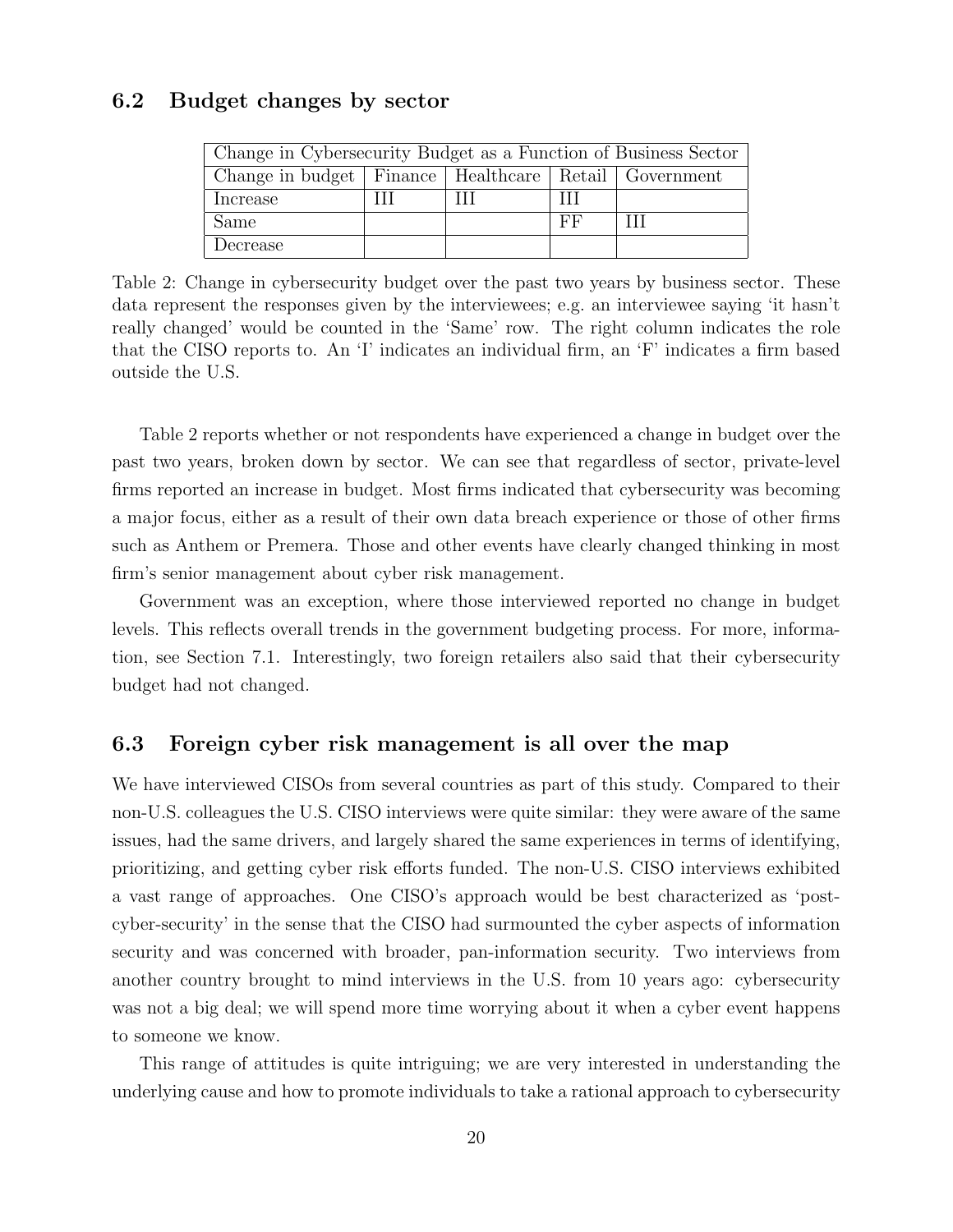(assuming they are not already doing so).

### 7 Special Challenges for Government CISOs

We interviewed one local (a very large county), two state-level, and three federal executives. From these conversations it became clear that the CISO role in government presents unique challenges and responsibilities not seen in the private sector. Whereas in industry, management support for cybersecurity has translated to access to budget, this is often not the case in government. Senior leaders in government recognize the importance of cybersecurity, but structural issues within the bureaucracy often inhibit adequate and timely prioritization. We focus our discussion on challenges facing U.S. federal CISOs, though the challenges did come up in other interviews with government officials, but in contexts specific to their jurisdiction. We have left many of those details out in order to preserve the anonymity of the subjects.

Note that because the number of government CISOs we interviewed is small, relative to the overall sample size, we caution against extrapolating generalized conclusions from the findings presented. Our goal here is to relay the experiences of the subjects we interviewed in hopes of shedding light on the challenges they face.

#### 7.1 Challenges to the budgeting process

Money is always tight in government contexts, and cyber is no exception. Cyber budgets are part of a bigger budget, and adding funding for cyber almost always means defunding something else that could be providing a service rather than protecting infrastructure.

In addition, the extended government procurement cycle (typically 3 years long) means little flexibility to divert resources to protect against emerging threats. One could say that budgets and investments are based on last year's threats, at best. As one federal CISO said, it "was difficult to move from actionable intelligence (when I knew the bad guy was there) to legitimize procurement in something sooner than a three-year cycle. ...If I saw something in 2014 I'd have to put it in my 2017 procurement plan". This CISO contrasted this experience with his time in private industry, where his threat intelligence is weaker than in government but he can act more quickly when the need arises.

Another federal CISO bluntly stated that "the appropriations process is killing us." Why is that? The CISO lists several reasons. First, moving budget is harder than it used to be. Any budget shift over \$500K requires Congressional approval. Prior to this requirement, the CISO could easily repurpose unused budget from say, unfilled FTEs to the purchase of technology or services. Second, full acquisition approval cycles are required for any purchase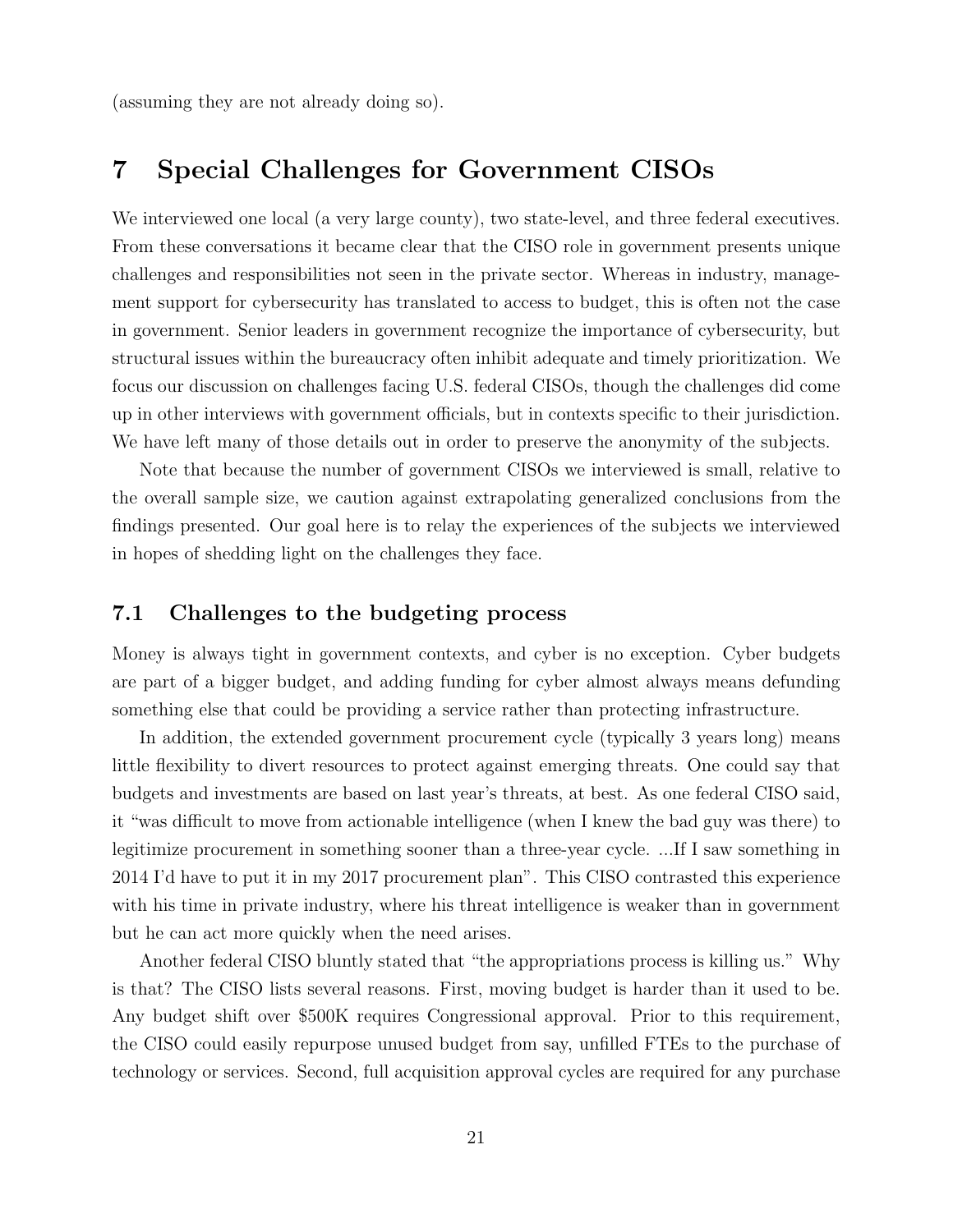over \$3,000. Planning these expenses out far in advance is onerous at best, and impossible when new threats emerge. Third, uncertainty over budgets can lead to less effective spending. Single-point solutions can be very expensive, and the CISO reports that he is often required to "peel these back" because he can't fund the ongoing maintenance. This CISO now tries to get multi-function tools that are cheaper and better, but before he can get rid of the old, expensive and less-functional tools and bring on the new ones, he must fully depreciate the old ones or develop a retirement plan and get that approved. But if a tool is retired, there is no guarantee that he will get the money from that to purchase the next tool. So the choice often comes down to carrying on with an expensive, less effective tool or taking the chance in hopes of getting a cheaper, more effective one.

Due to these and other issues, he estimated that his agency is at least two years behind the curve on cybersecurity. He therefore concludes that "the process is painfully broken."

A related budgetary challenge that exists arises from the relationship between agency and department-level CISOs.

#### 7.2 Tensions between agency and department-level CISOs/CIOs

In the US federal government, CISOs and CIOs are appointed for departments and well as their constituent agencies. For example, there is a CISO and CIO for the Department of Transportation, as well as for the Federal Aviation Administration, Federal Highway Administration, and the other 11 agencies under the DoT. In principle, departmental-level CISOs and CIOs have authority over the agency-level officers. However, in practice, departmentallevel officers have limited budgetary control, and so they cannot implement strategic investments across the department. Consequently, most security efforts are led by agency-level CISOs, and there is often a lack of coordination between the department and agency level.

One federal CISO sums up the dilemma facing departmental-level CISOs as follows: "They don't have money, they don't have people, and they all report to CIOs. So security is subject to the imperative of keep the system up, keep the mission running, and oh yeah security if there's time and interest."

Even at state level there can be disconnect between authority and budget. One statelevel executive reported that while his office has responsibility for ensuring the security of IT systems, counties choose what IT systems to install because they control their own budgets. The officer is then left with the challenge of securing many different systems, without budget or central oversight.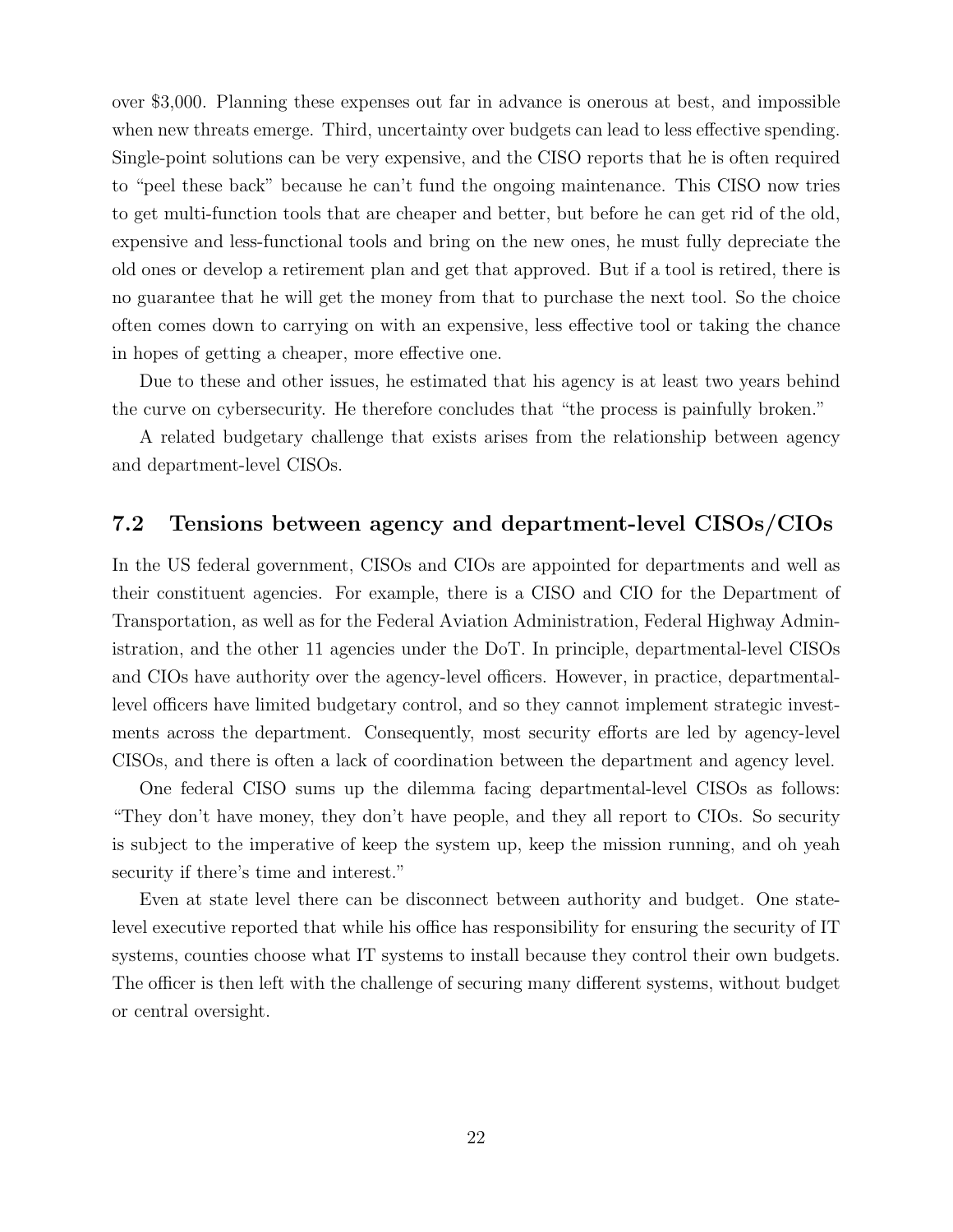#### 7.3 Tension between compliance and security in oversight process

Oversight comes in the form of an audit for compliance to a set of standards and this year's operational plan; completing the audit requires a very significant portion of the time available over the year.

The FISMA process centers on carrying out periodic Security Certification and Accreditation (C&As). In the words of one federal CISO, "The whole FISMA and C&A process was horrendously outdated". CISOs pointed out two key problems: the slowness of completing the process rendered the results immediately outdated, and the time and budget required to comply distracts from the mission to improve security.

For example, one CISO explained that he managed several hundred systems subject to FISMA C&A. The inspector general (IG) would begin the review process in January, run through their sampling of tests, control selections and processes. They would define their testing categories, and by June or July, the IG would come back with initial reports, in hopes of finishing up by August or September. The IG would deliver the report to the CISO in November, who would have to come up with action plans (POAMS), get those signed off on by the secretary and into their system for tracking, which leaves just enough time off for the Christmas holiday. By late January, the IG would start asking about how they were doing with all those weaknesses they found in last year's report.

Fortunately, leaders within the government are exploring new ways to improve security. According to one CISO, leaders recognize the need to "get away from creating books that say we are safe, which is in fact taking resources away from actually making sure the government is try to protect its networks." One such effort is the Continuous Diagnostics and Mitigation Program, led by the Department of Homeland Security. Multiple CISOs pointed to this process with optimism, hoping that the measurements enabled here might even eventually displace the traditional FISMA approach with more timely feedback.

### 7.4 Government CISOs always report to CIOs

These CIOs are both political appointees and career staff. In either case they are more focused on operations than they are on cyber risk. This is the same dynamic as was outlined above.

#### 7.5 Effective government CISOs get creative

Despite the challenges outlined above, we also found in our discussions that effective security officers get creative in order to get their jobs done. For example, one CISO recounted how he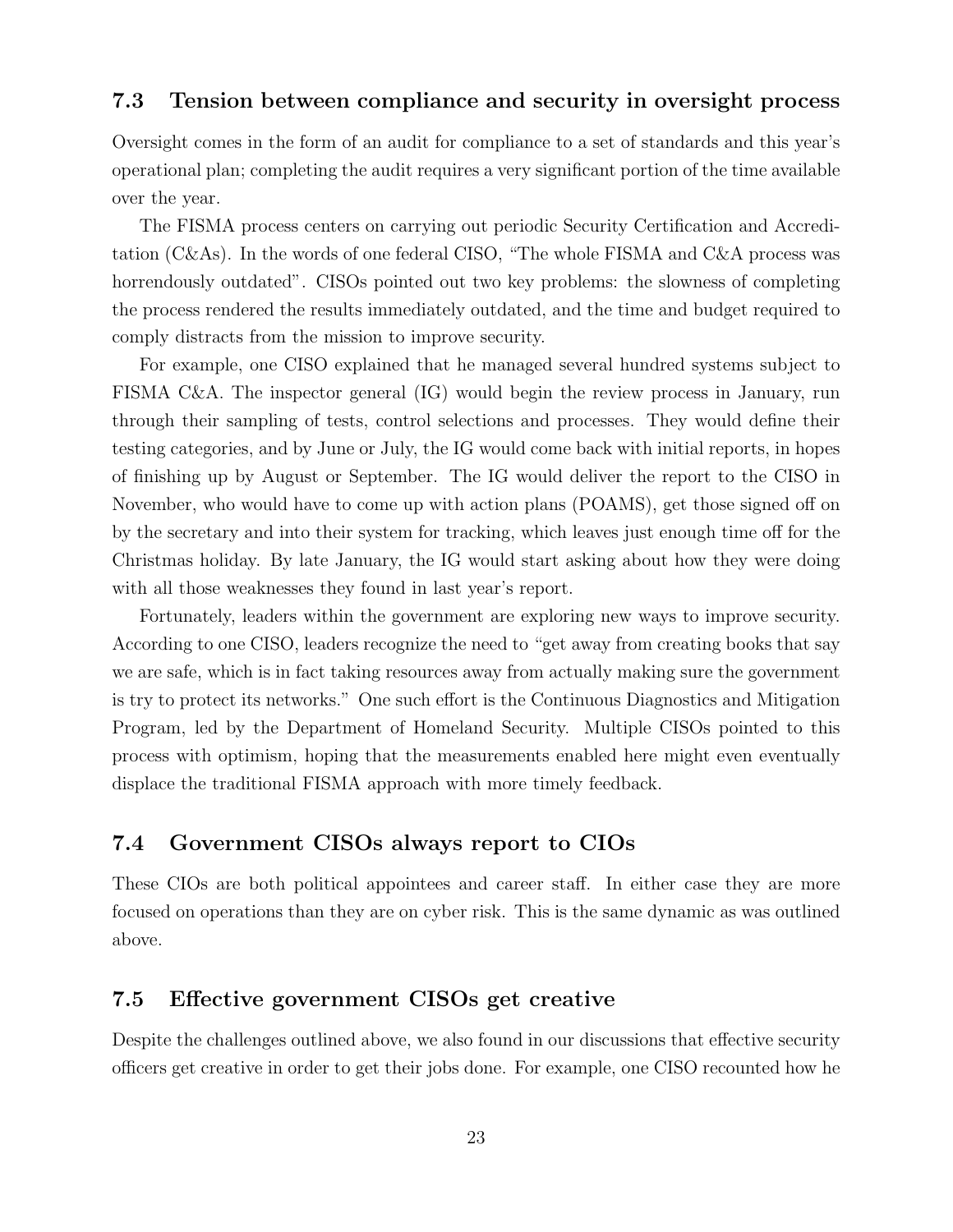has repurposed existing equipment to deploy security controls running open-source software. Doing so enables him to sidestep the appropriations process and deploy a needed control quickly. Another CISO explained that in order to win budget for critical investments outside the three-year cycle, he would find vulnerabilities in agency systems and demonstrate the problem in presentations to senior management. By making the threat "real" to decision makers, the CISO could effectively make the case that he needed support now.

### 8 CISO Mavericks

Over the dozens of interviews conducted, a few subjects stand out as exceptional in their approach to cyber risk management. In the past we've always found that these 'mavericks' provide great clarity and insight into the practice and possibilities of cybersecurity; these are the conversations that are most likely to impact our assumptions and thinking. We've chosen to share a few of these.

**Maverick**  $\#1$  The first is the CISO of a firm that thinks in terms of the 'three lines of defense' paradigm as mentioned on page 19, and the CISO is very clear about the distinction: he carries the responsibility for operational security, the threats, but not risk. Although many firms have the CISO role responsible for managing cyber risk he firmly thinks that cyber risk should be handled by a 'Chief Information Risk Officer' — CIRO. This CIRO role would define risks in terms of annual expected loss. He thinks this is the best way to quantify risk (as it is a metric that everybody can understand).

Presently the head of IT risk in the organization creates policies from a risk perspective; these are broad statements such as "there must always be authentication", but does not get into the 'how' part. The CISO deals with the 'how': "Authentication means...". At this level he can best translate the stated policies into practical implementations, what really happens in the systems taking into account system limitations. He thinks of this in terms of 'principlebased' and 'effectual' policies, where 'principle-based' policies look more at a strategic level (e.g., reducing firm risk resulting in reduced capital requirements), and 'effectual' policies focus on implementation.

This focus on implementation is based on a firm view of the threats. This leads him to push back on requests from within the organization to implement a particular control; he will work to understand the underlying threat, and then work to understand if that is the best place to invest money from the firm-level perspective. He used biometrics as an example. Managers in the firm were asking to have it put in place, saying 'everyone else is doing it, why don't we?'. He thought that it was not a wise investment, as biometrics wouldn't do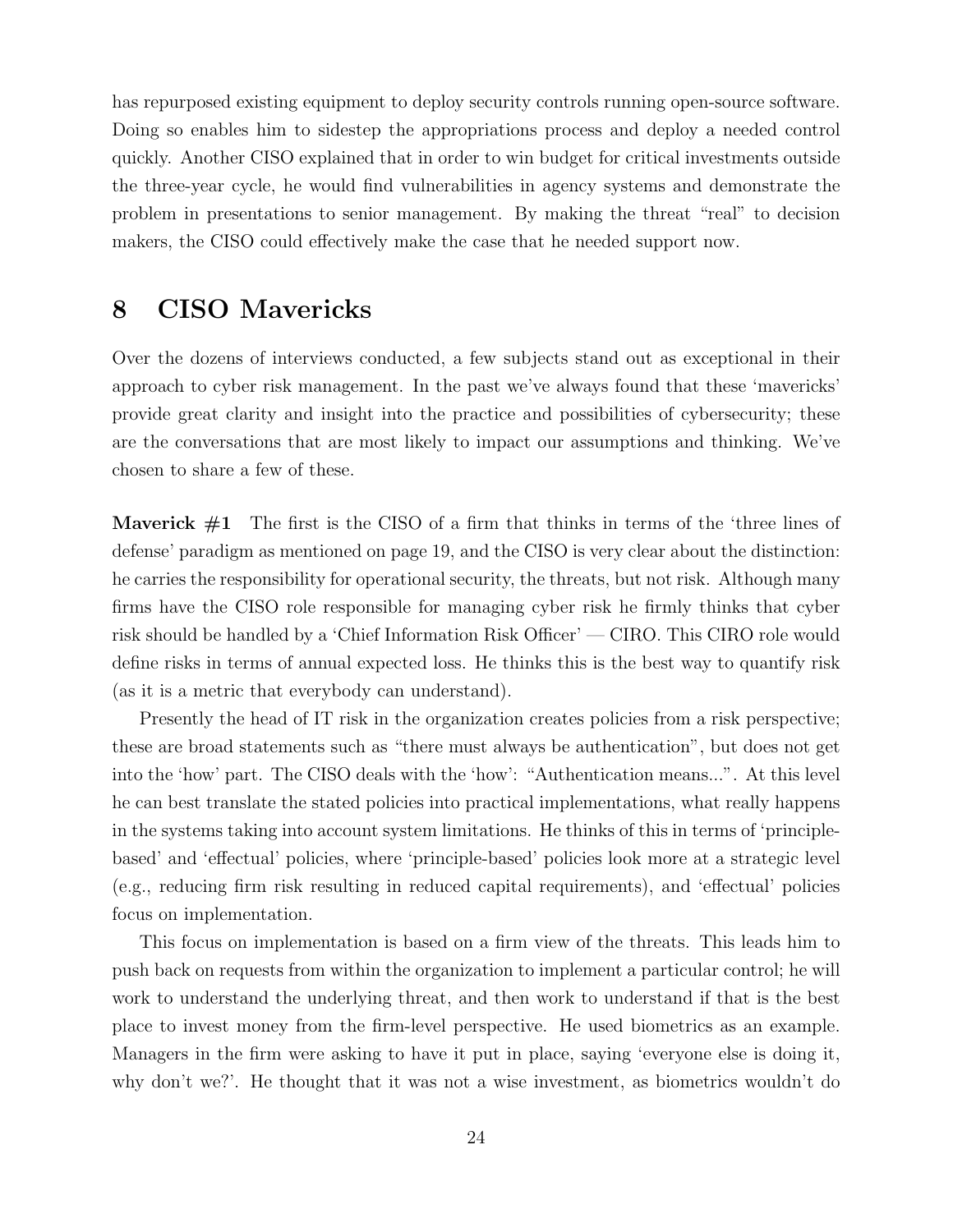anything against an attack, it would not increase the security posture and would raise the help desk costs. He thought the money that would be used for biometrics would be better spent against other threats.

He employs an "ethical hacking team" that conducts internal and external penetration testing. The primary motivation for the team is to build trust in the company by verifying the implementation of his security controls. He says if he can't put a purely informational website online which is secure, how could he expect a customer to trust them in other business contexts. He believes that this team has made the biggest positive impact on improving security in the company. Their findings raise awareness throughout the organization, and help drive security priorities by offering a visual representation of a business case that is "easier to digest than a spreadsheet".

He is also averse to large changes across the firm, such as installing new firewalls. From experience he knows that it would take the better part of a year for the entire firm to adopt and adjust to the new technologies; during the transition they will be more at risk. As a result he likes to space out the three-year lifecycle of technologies such that only 1/3 of the firm is involved in a disruptive upgrade at a time.

For him, threat prioritization is based on the expectation of external customers, not internal colleagues. When spending against those threats, he is only concerned with the effectiveness of the results (i.e. reducing risk) than with the efficiency.

**Maverick**  $#2$  The second CISO maverick is also from the financial industry. A couple of years ago, the firm's CISO evaluated the changing cybersecurity threat landscape. He concluded, with external consulting assistance, that the firm needed to re-think their approach to cybersecurity. As the CISO puts it, "[It] seems like we've all been engaged into a cyber arms race for which we have no option to opt out or seek treaty. There's no other choice but to respond to that threat."

To respond to this challenge, he developed a framework for the firm. While the framework is a combination of NIST, ISO, SANS and COBIT, the framework was really established by the attack vectors the firm and industry were seeing. The CISO explicitly wanted to shift the risk organization culture from a compliance and governance-centric focus to much greater primary focus on deep defensive tooling and skills with deployment consulting.

This resulted in a Framework that identified their four central risks:

- Loss of confidential data
- Financial account compromise
- Business continuity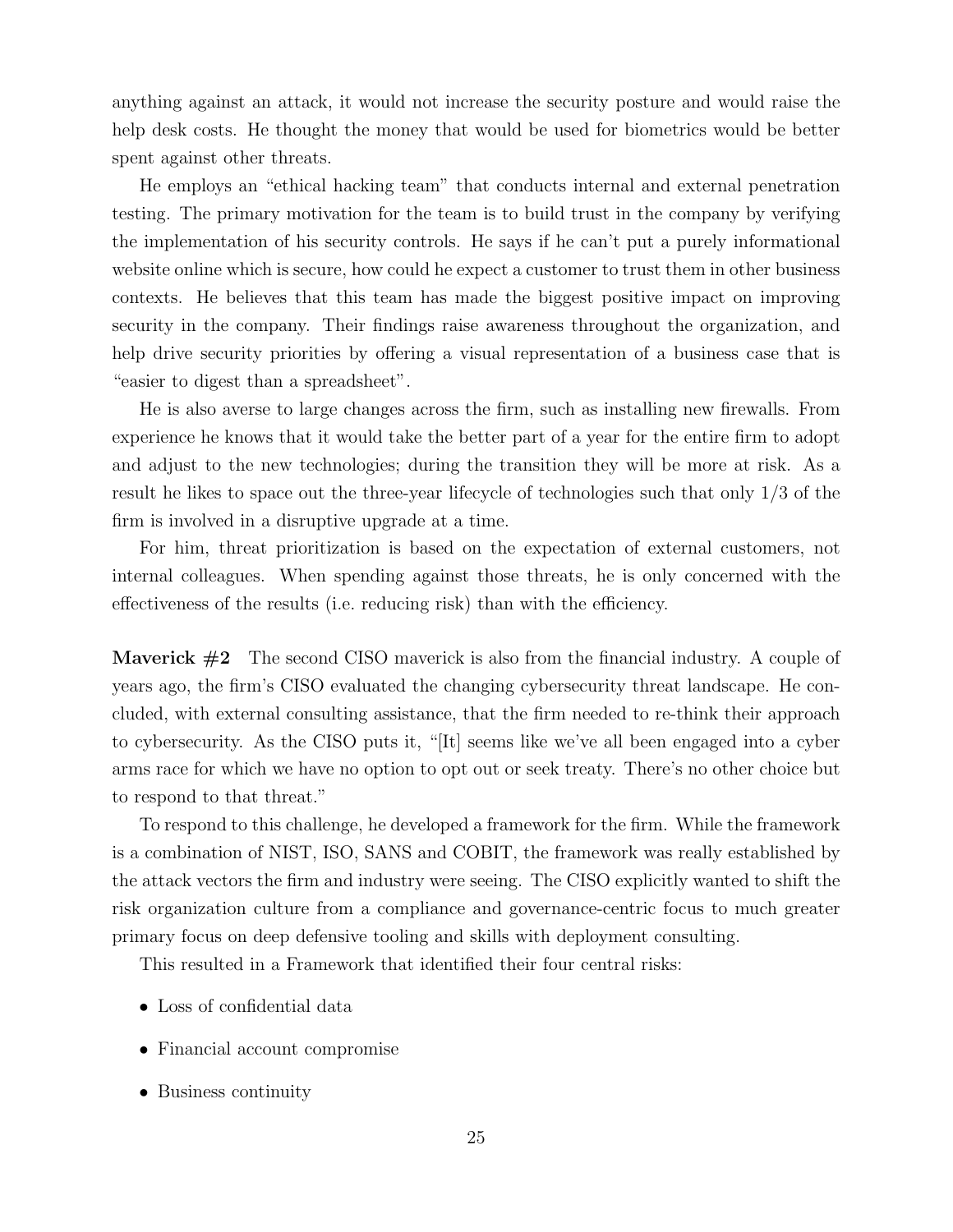• Regulatory non-compliance

The framework also identifies a few primary threat agents, including:

- Hacktivists
- Organized crime
- Nation–State
- Insiders

For each of these threat agents, their attack vectors and attack phases he and his team mapped the cyber defensive tooling needed to detect or prevent at each attack stage. They prioritized capabilities based on the breath of coverage across vectors and attack stages.

They broke down the threat vectors into distinct attack phases: recon, weaponize, deliver, exploit, command and control, and exfiltrate. Again, they worked to define the set of ways that each of these attack phases might happen, and with that knowledge what approaches could be used to disrupt these phases. After completing this analysis, he says that there are an almost infinite set of ways an attacker can get a foothold, but the later stages of the attack are the same across attack vectors, and that's what he tried to disrupt first. For example, the bad actors all need to exfiltrate the data.

To execute this strategy, he established the role of defensive coordinator; they are breaking down these attack phases and identifying a concert of tools that are orchestrated to stop these phases even in the case of the failure of a single tool. He thinks in terms of a layered, full-lifecycle defense; he talks about a 'fabric' of cyber defense.

He talked about taking a 'start-up' attitude with this challenge; he very much did not want to understand his problem through the eyes of others but rather to develop an understanding from the perspective of the treat agents. For example, he purposefully avoids CISO forums because he didn't want to be initially bound by the thinking of other CISOs. When selecting which tools to invest in, he not only uses Gartner or Forrester, but goes to Silicon Valley to talk to VCs about the technologies they're thinking about, and where they are investing.

**Maverick**  $\#3$  We started off this section with a CISO who made clear he did no risk-based policy development, only implementation. Our second 'maverick' implemented a framework for disrupting attacks driven from the attackers view. For our final 'maverick' we present the flip side: someone who does no implementation, but does risk-based policy development. This individual is the VP of security compliance and audit at a firm that manages sensitive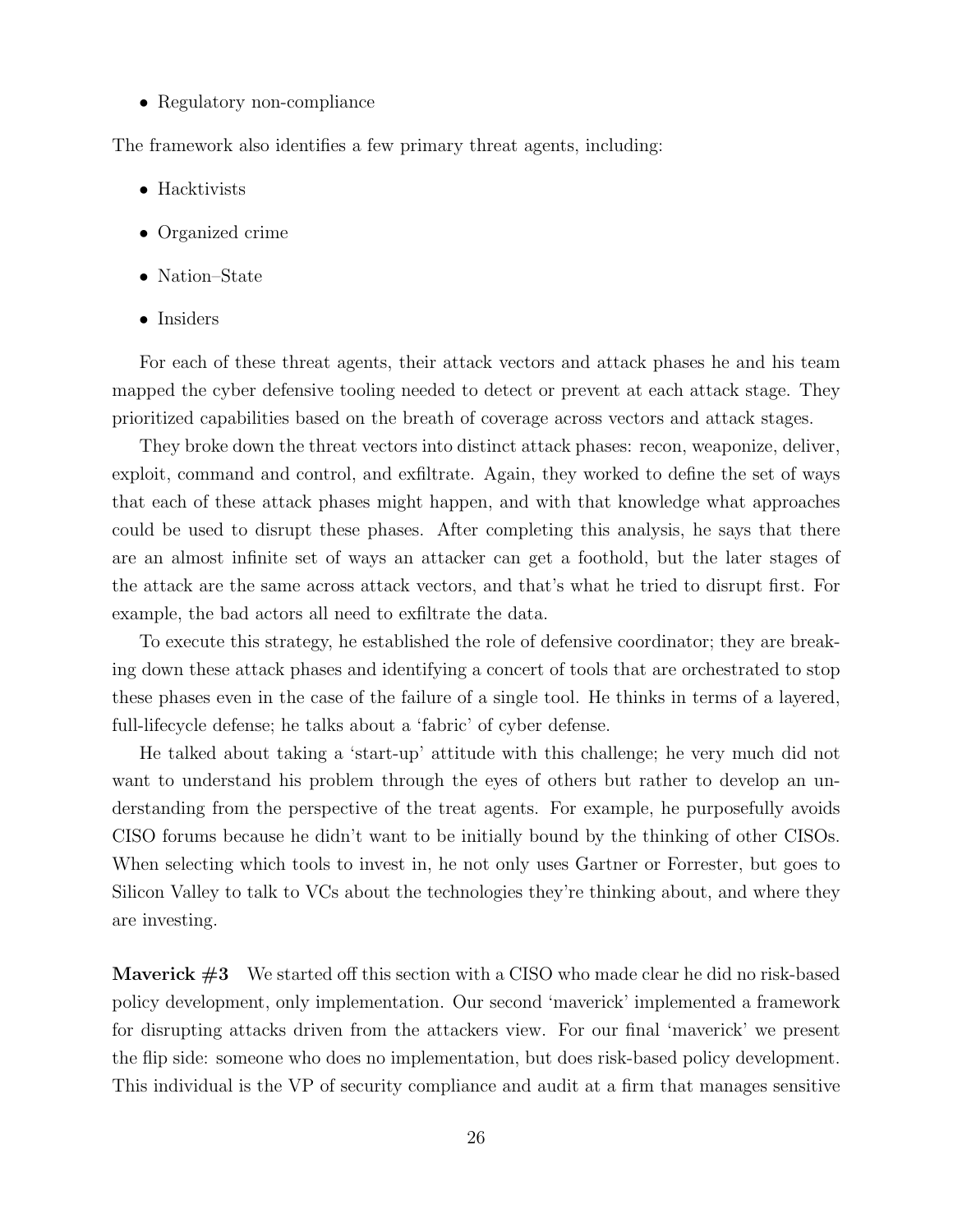data. He and his team defines policy for the firm's data and applications, the firm's VP of security will then implement these policies. The VP of security compliance and audit also defines controls, group and network policies.

Each new project at the firm has an associated 'workbook'; this workbook defines the system to be built and lays out what data it will contain, where it's going to sit in the suite of applications, who will have access, and other defining characteristics. Based on this information he and his team decide where the application should sit in the IT environment. When they consider the placement they think about it from a breach perspective – they assume that the application will be breached and consider the consequences. They develop all the access controls, including for any shared data or database access.

He has a deep background in penetration testing – an activity he still practices directly. This background informs his world view of cybersecurity; he says, "I don't believe that email, the internet, anything is secure, period". As a result, he says he trusts nothing: in addition to specifying the policies, he continually tests to see if these policies are in place by pen testing all the firm's outward-facing applications from an external location. He does research and analysis on zero day attacks and thinks about and implements controls to manage various zero-day scenarios. He says he's broken enough systems to know it doesn't take a tremendous amount of effort to get through the perimeter of a company, and therefore does not spend a lot of time thinking about firewalls and perimeter controls. He knows perimeters and defenses are being broken every day, and instead wants to be nimble enough to protect their environment and data once the perimeter is breached: "if our controls are what we have open at the firewall and that's how we protect things, we will never survive because a breach we can't control". He wants to be better, smarter, and faster.

Budgeting – not mavericks but still exceptional. It would be unfair to characterize the budgeting process by these individuals as wildly independent, but their budgeting process is instructive. The CISO in the first case could not recall or even estimate the cybersecurity budget, as it is not a separate item, but is what he calls an 'attribute' of business — part and parcel of doing business. It might meet the 'baked-in' security definition. The second CISO did get a more traditional budget. After defining the cybersecurity projects based on the framework he developed, he and the CIO walked into the CEO's office, explained what they had done, and walked out with 3 year's funding for their cybers ecurity projects. Finally, the VP of security compliance and audit has no budget. In his current situation he's funded through overhead, and can fund projects up to \$1 million without asking for budget.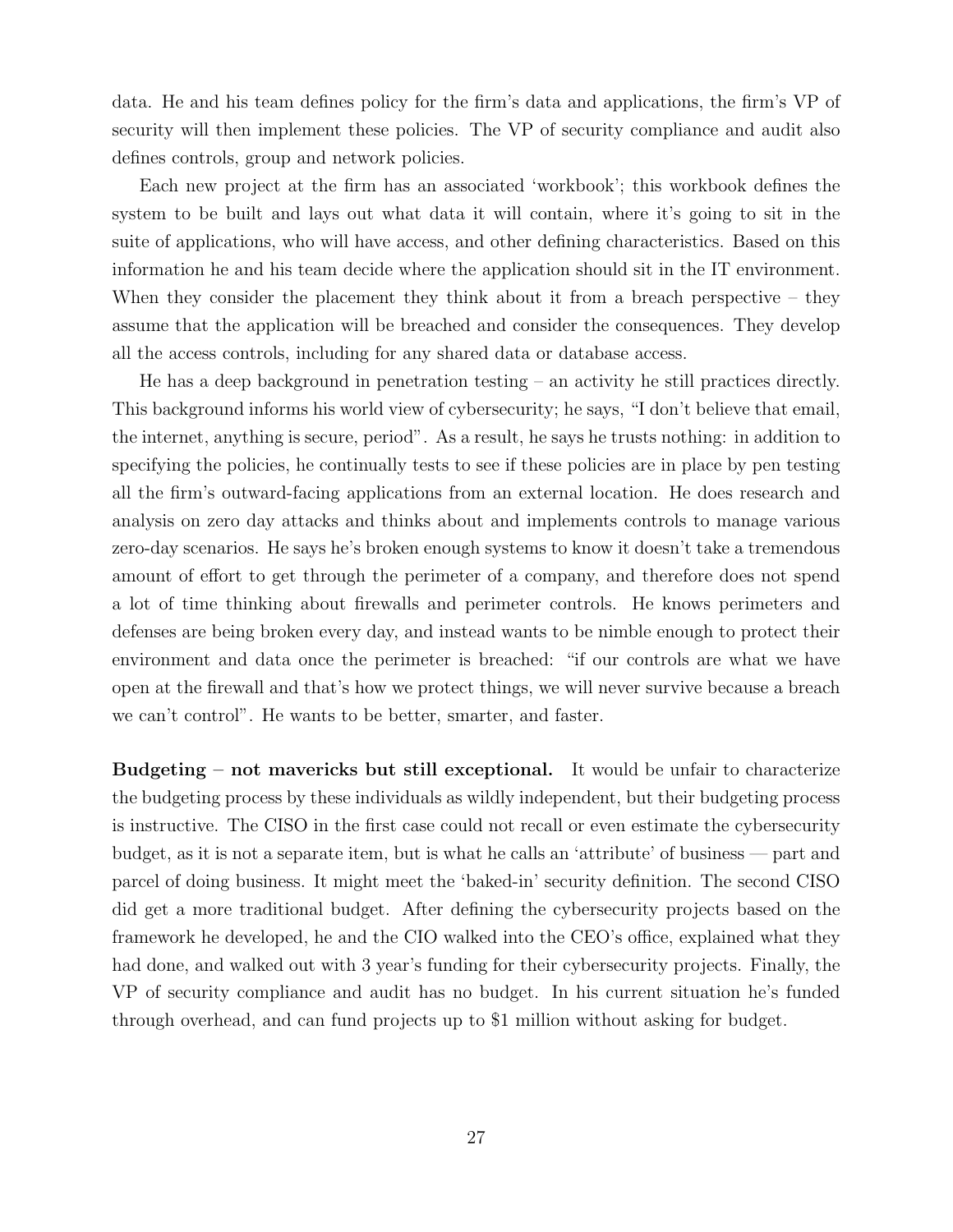The New Traditionalists. Having pointed out what came across as outliers, what does an "in-lier" look like? While we want to be clear a wide range of approaches are used by the interviewed CISOs, there are some common patterns that we will make use of to define the inlier. The CISO of an in-lier would probably not report to the CIO (but to whom they would report is variable). They would use a combination of frameworks to understand the risks of the enterprise, prioritize cybersecurity efforts, and to communicate this to senior leadership. This combination of frameworks would utilize the NIST framework to understand the risks more abstractly, and the ISO framework at a more concrete level. These frameworks would be applied mainly at the enterprise level, with not much interaction with BUs. The results and planned cybersecurity projects would be presented to a cybersecurity oversight board that would include the CEO, CFO, CIO, CISO, and other senior leadership. The CISO would have asked for this oversight board to be created, as it would give him direct access to the most senior leadership. This leadership would be supportive of the creation of this oversight board and the CISO's efforts, as they have been sensitized to what can happen to firms that have breaches, and do not want to be that firm.

### 9 Conclusion

We explored how firms identify, prioritize, and invest to manage cybersecurity risks with 40 executives using a semi-structured interview format. Above we have reported in detail on interviewee responses to our questions; here we conclude by presenting key take-aways.

Support of senior management is quite high in private sector. With very few exceptions, senior management understood the importance of cybersecurity efforts. This led to support not only at the senior management level, but in many cases at the board level as well. When asked what has made senior management so supportive the most common reason given was recent widely–publicized breaches such as the Anthem breach. These events seem to have greatly raised the awareness of what impact a lack of cybersecurity can have.

Getting budget for cybersecurity efforts is not as much a challenge as is resourcing cybersecurity projects. As a result of senior management support budget is generally not a limitation for non-governmental entities; some interviewees would say that their senior management wanted to move faster than the CISO thought was advisable. In some cases senior management would not allocate the full requested budget due to concerns that the CISO's organization could not execute the number of proposed projects; they weren't concerned about the budget but about the size of the effort being more than the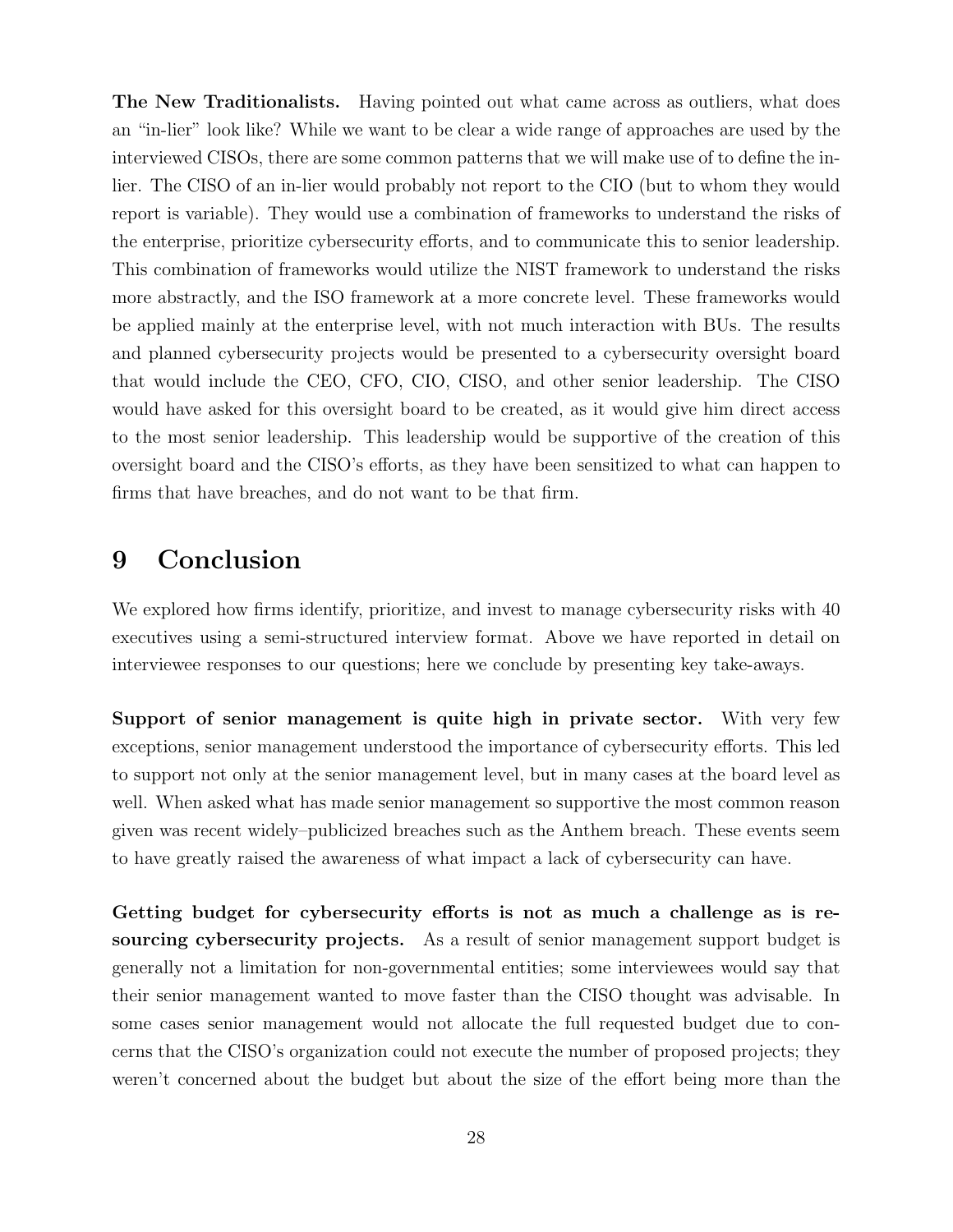available resources could reasonably complete.

Finding qualified personnel is a key challenge. Many interviewed CISOs talked about increasing the size of their teams significantly – one CISO talked about increasing headcount by 20 – and the challenges with finding qualified personnel to do so. Interviewees spoke of open positions, and of deciding they will not be able to hire experienced cybersecurity professionals and instead hiring recent college grads that will be trained internally. This lack of talent impacts the utility of cybersecurity applications: one CISO stated that he believed he was not making full use of his cybersecurity applications because his staff was not able to make use of all the features those applications — this is a skills and usability issue.

Frameworks are at the center of defining risk perception and investment. Most every cybersecurity director we spoke to uses a framework to define their firm's cybersecurity status and to prioritize investments. These frameworks ranged from well-known frameworks such as ISO and NIST to homegrown frameworks that might be some combination of existing frameworks or completely custom. Some CISOs also value frameworks as a powerful way to make clear to senior decision makers the business risk they face due to cyber events; this understanding of the potential business impacts enabled the CISOs to effectively present the case for projects, and allowed them to report progress.

There is much more focus on process than outcomes. A focus of this research was to see if outcome measures were used in budgeting decisions (e.g. ROI). The interviews themselves made clear that there was much more focus on process measures than outcome measures. A focus on controls – finding and fixing gaps between current and desired cybersecurity posture – dominates. There is much less focus on the actual results of cybersecurity efforts, such as examining costs and the effectiveness of controls. This may be due to the widespread use of frameworks which promotes the use of process measures.

There are very few notable differences between the sectors studied. This study focused on the financial, health care, retail and government sectors. While they have much in common in how they approached the cybersecurity challenge, there are a couple of notable differences. First, the three-year budget cycle in the U.S. government sector as well as the current auditing requirements are a challenge for government CISOs that their privatesector colleagues don't have. Second, the financial sector has made the distinction between operations and risk management in a much more concrete manner than the other sectors studied. In the financial CISO reporting chains we encountered, the CISO never reported to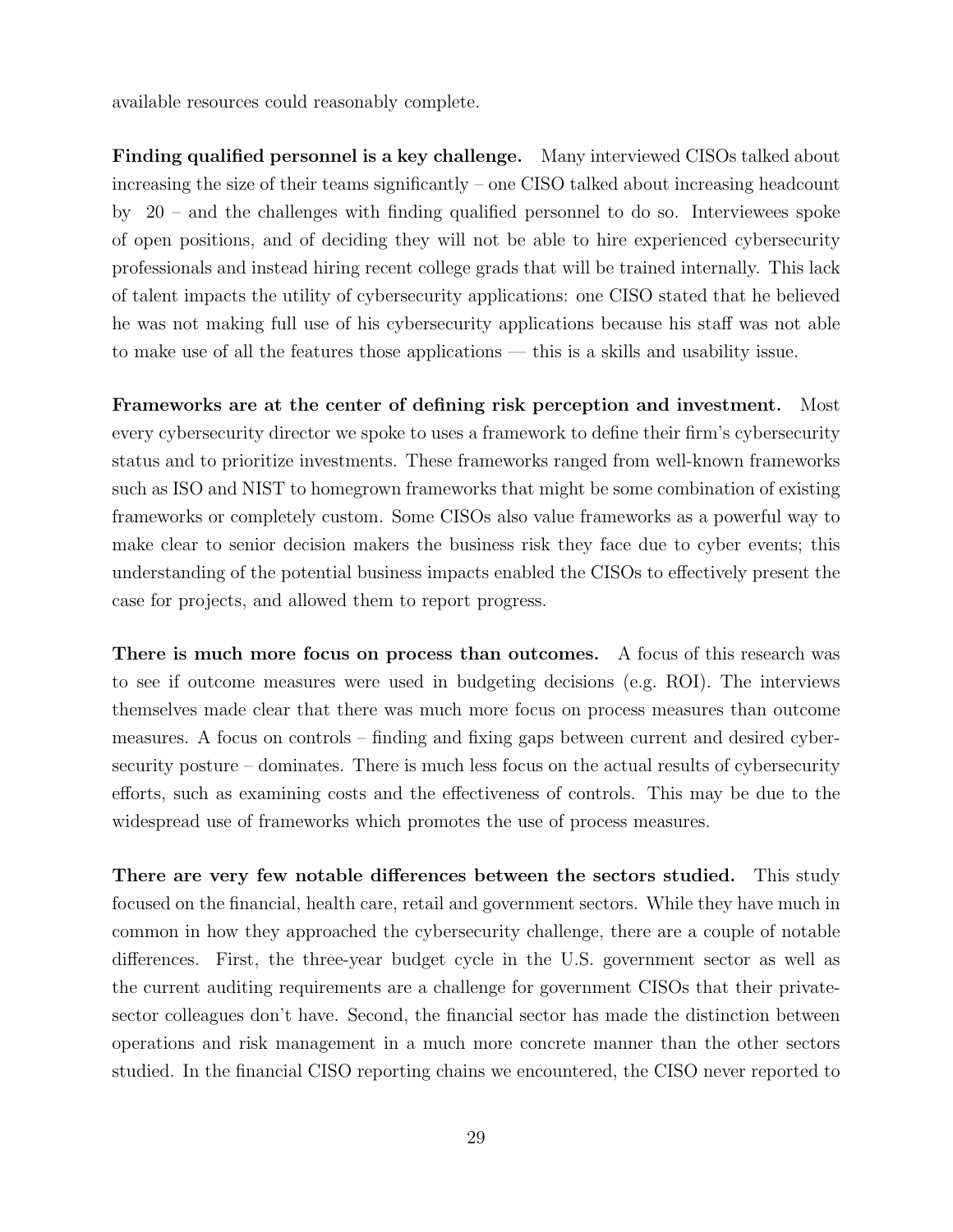the CIO, which is not the case in the other sectors.

The use of intelligence (third-party or other) is widespread. One of the more promising findings is that there is good deal of information sharing regarding cybersecurity. This ranges from informal venues such as CISO talking shops to more formal structures such as ISACs. Topics discussed included threats, as well as opinions of cybersecurity applications/devices. Many interviewed firms were getting threat intelligence both internally from their SIEMs and externally from third-party threat intelligence providers. We heard of multiple individuals having security clearances and of having access to classified threat intelligence. This sharing of intelligence might be most robust in the U.S.; one foreign CISO talked about it being 'early-days' for his country's ISAC-equivalents. Another foreign CISO expressed some frustration with threat-sharing and incident assistance by his country's intelligence and law services; he said the U.S. FBI was 'only a phone call away'.

Overall we think that CISOs have robust resources and processes to manage cybersecurity; unfortunately bad actors also have robust resources. We believe that this is a period when many firms will elevate cyber to being a first-class risk which will lead to a significant adjustment to the role of the CISO.

We conclude by noting an unresolved disconnect. On the one hand, CISOs express high confidence in frameworks and their ability to identify and deploy the best controls to improve cybersecurity for their organization. On the other hand, the steady drumbeat of high-profile breaches shows no sign of abating. We speculate that this contradiction may result from an overconfidence in the process-based measures and a corresponding lack of emphasis on measuring secure outcomes. Explanations for why we observe this phenomenon are likely behavioral, and understanding why is surely to be an exciting opportunity for future research.

# Acknowledgments

The authors gratefully acknowledge support from IBM, who sponsored this research project. This paper represents the position of the authors and not that of IBM.

### A Interview Questions

### A.1 Grounding Questions

• Please briefly describe your background.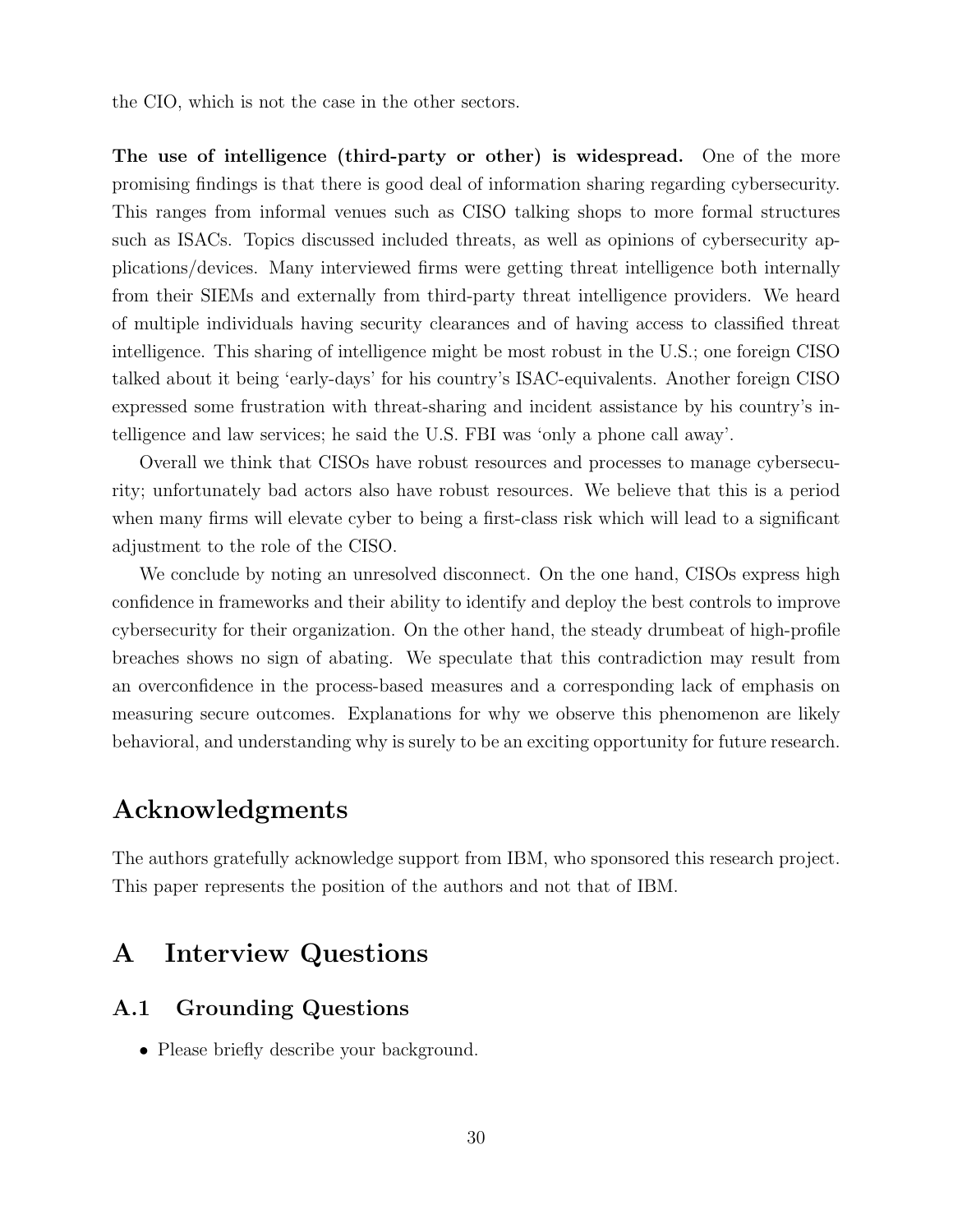• Please briefly describe the reporting chain in your organization. Where does risk roll up?

### A.2 Macro-level Questions

- How has your infosec budget been changing over the past couple of years?
- What are your primary concerns from a cybersecurity standpoint?
- What do you see as the biggest threats for your company?
- How do you identify which threats are most important and prioritize accordingly?
- What factor is most important in driving cybersecurity investment: cost reduction, compliance obligations, perceived risk reduction, general process improvement, or something else? Please elaborate.
- When thinking about infosec spending decisions, are any evidence or metrics used in making cyber investment decisions?
- Do you use ROI? If so, how do you find it useful? If not, why?
- Do you feel that upper-level management adequately supports cybersecurity investment needs? Why or why not?
- Has the degree of support changed over the past few years?
- If you get push-back, how does the conversation go?
- Do you feel like you have adequate information in managing overall cyber risk and prioritizing accordingly? Is there any way in which this could be improved?

### A.3 Micro-level questions

- Can you talk about one or two of your most recent large cybersecurity projects?
	- Did you employ any of the metrics and measures just discussed?
	- What was helpful about them?
	- What was left wanting?
- When focusing on a solution to a particular problem (like the one covered in the recent project just mentioned), how do you choose between competing solutions. Is it based on: